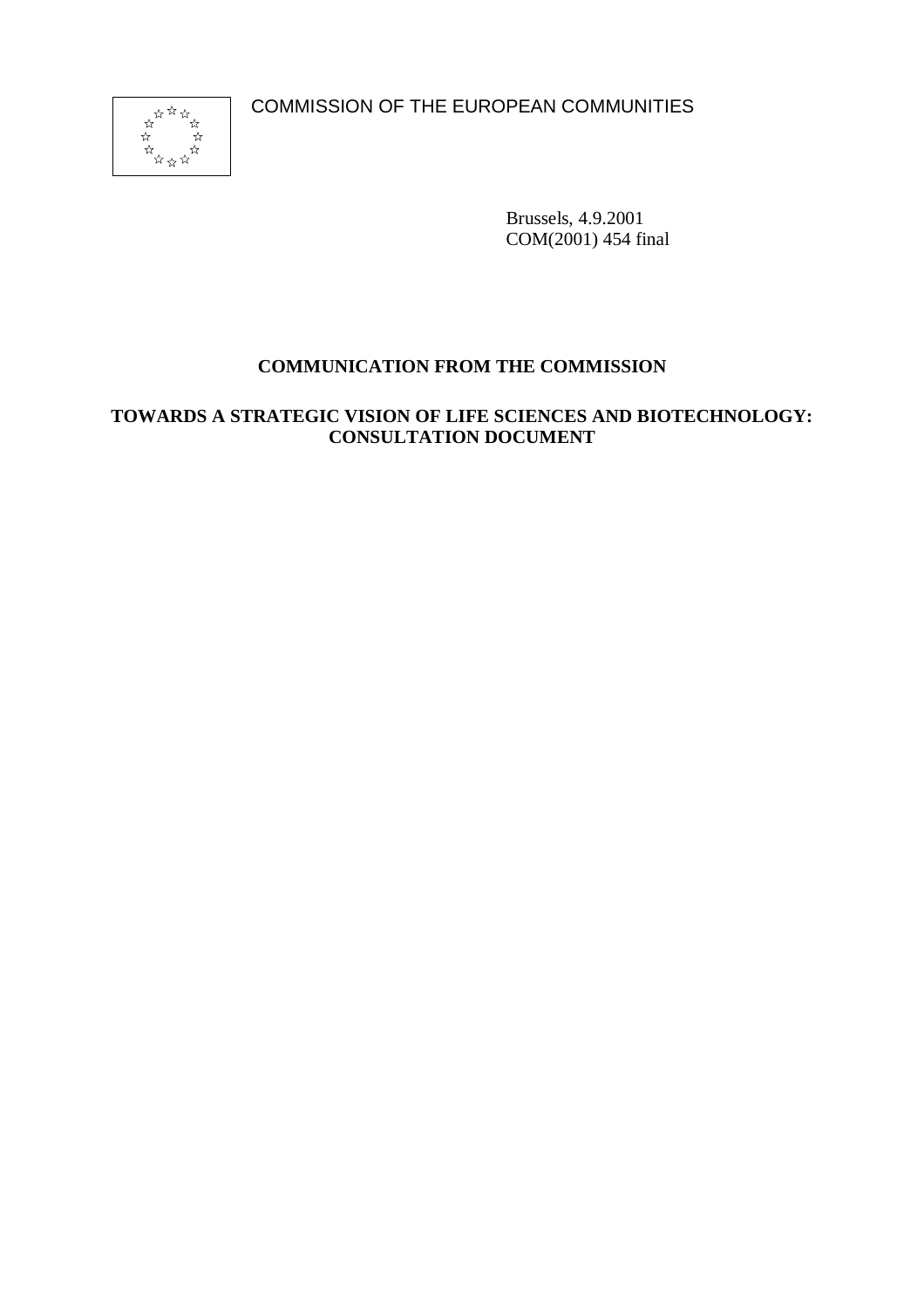### **COMMUNICATION FROM THE COMMISSION**

### **TOWARDS A STRATEGIC VISION OF LIFE SCIENCES AND BIOTECHNOLOGY: CONSULTATION DOCUMENT**

# **TABLE OF CONTENTS**

| 1.   |  |
|------|--|
| 2.   |  |
| 3.   |  |
| 4.   |  |
| 5.   |  |
| 6.   |  |
| 7.   |  |
| 7.1. |  |
| 7.2. |  |
| 8.   |  |
| 8.1. |  |
| 8.2. |  |
| 9.   |  |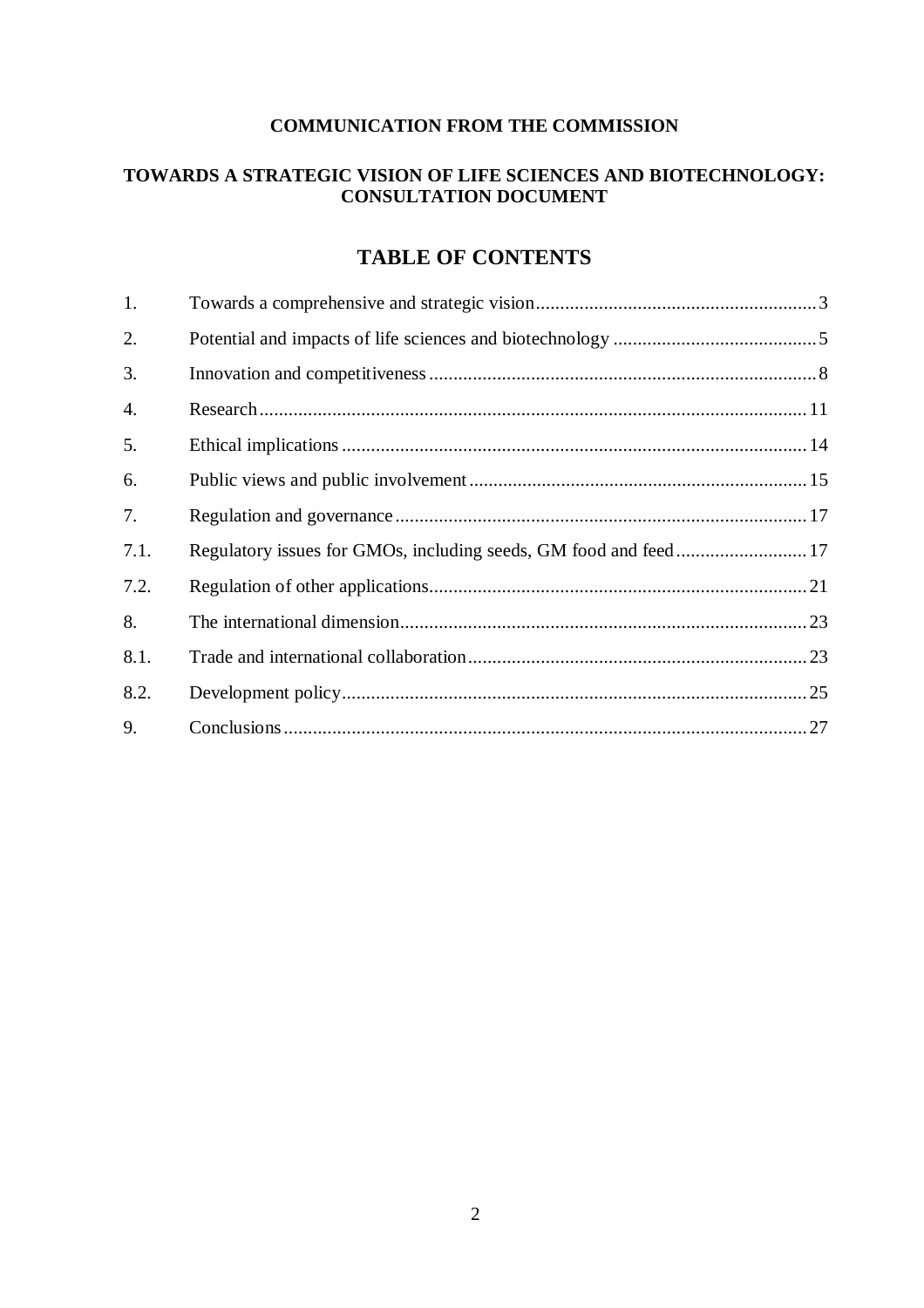# **Towards a strategic vision of life sciences and biotechnology:**

# **Consultation document**

#### **1. TOWARDS A COMPREHENSIVE AND STRATEGIC VISION**

Scientific and technological progress in the life sciences and modern biotechnology is continuing at a breathtaking pace. At the same time, the potential benefits and implications for individuals, society and the environment have given rise to intense public debate.

At the European Council in Lisbon in March 2000, the European Union set itself **a new strategic goal** for the next decade: to become the most competitive and dynamic knowledgebased economy in the world capable of sustainable economic growth with more and better jobs and greater social cohesion.

In its follow-up report of February 2001 to the Stockholm European Council under the socalled Lisbon strategy, the Commission recalled the economic, social and environmental potential of life sciences and biotechnology and, in consequence, the strategic and long-term importance for Europe of mastering these sciences and technologies and their applications. The Commission also announced its intention to present, by the end of 2001, a strategic vision of life sciences and biotechnology up to 2010 and beyond. That initiative should take a comprehensive and forward-looking perspective and propose concrete actions in the shortterm to meet the challenges of tomorrow, to achieve the Lisbon objectives and to contribute to the continued public dialogue and consensus building.

Life sciences and biotechnology raise different types of issues which should be addressed at the appropriate level in accordance with the subsidiarity principle. In some areas, the Community has a clear responsibility (for example concerning trade and internal market implications as well as handling the implications of life sciences and biotechnology on existing Community policies), in others, the responsibility lies overwhelmingly with the Member States (e.g. on setting the ethical principles). The cross-cutting nature and importance of life sciences and biotechnology and their implications call for a careful reflection on overall coherence and on the involvement of civil society and stakeholders.

Life sciences and biotechnology have entered a stage of exponential growth, opening up a vast **potential** to move economies in Europe and globally towards more sustainable development and improved quality of life. They are therefore of strategic importance in Europe's quest to become a leading knowledge-based economy. Europe cannot afford to miss the opportunity that these new sciences and technologies offer.

We therefore need to address all the relevant questions, including where necessary broader and generic issues that may not be specific to life sciences and biotechnology.

We need to strengthen **competitiveness** to permit growth and the creation of highly skilled jobs. The driving factor is primarily **research** which expands the new knowledge base in life sciences and biotechnology. A main challenge will be to ensure that **innovation** successfully transforms research and inventions into viable new products and services.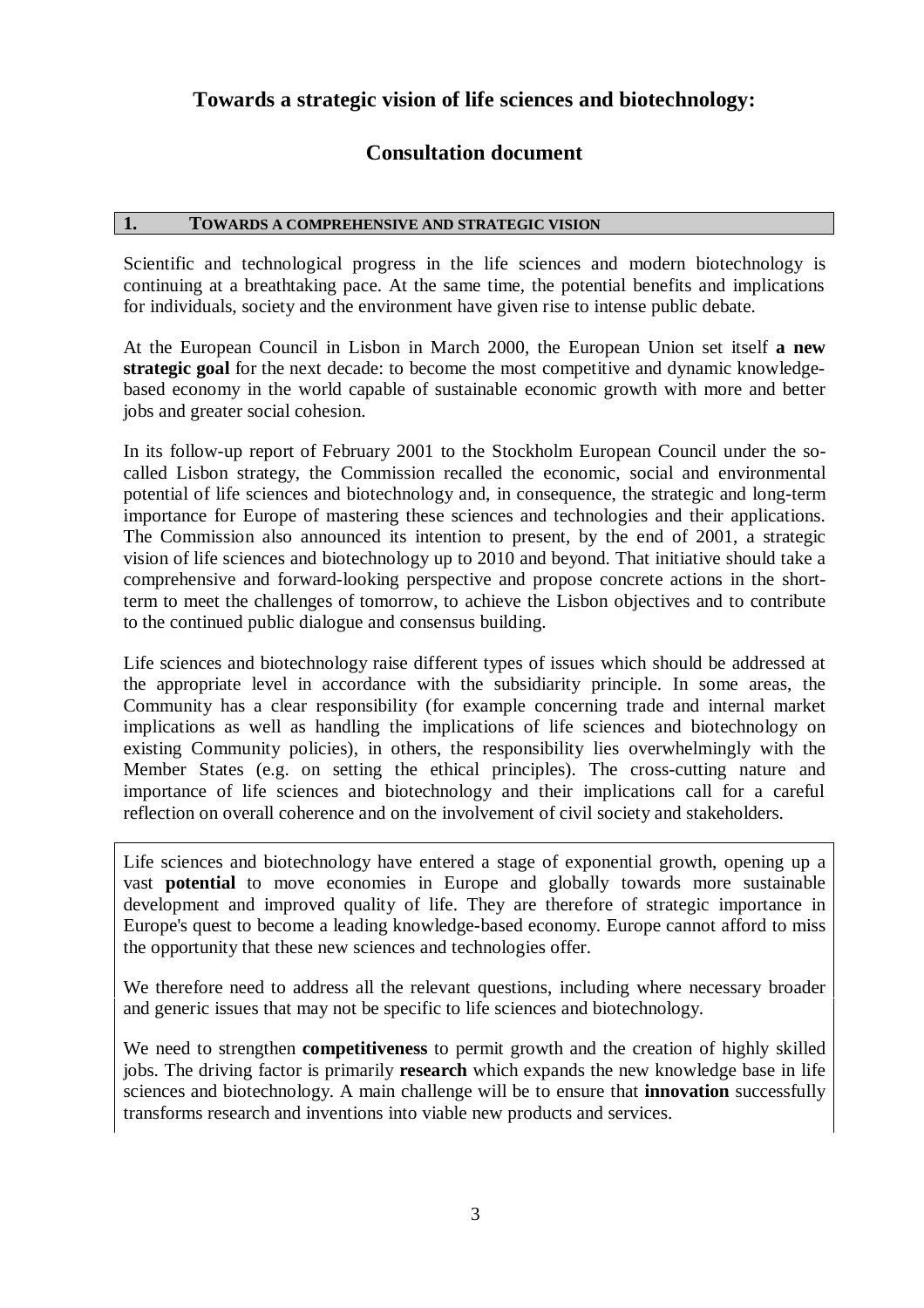Most importantly, this potential can only be realised if there is broad public support. Consequently, there is increasingly a need for awareness and enlightened policy decisions on the societal priorities, and in particular on the **societal framework** and the **ethical basis** for development and applications of the new sciences and technologies. Development and application of life sciences and biotechnology raise fundamental ethical questions such as the definition and nature of the human being and the use and control of genetic information. Some applications may also have social and economic implications, for example in terms of access to health and life insurance or through implications for agricultural practices. It is fundamental that these questions, of key importance to **public perception**, be properly addressed.

**Regulatory oversight** of biotechnology and focused **public research** must, first and foremost, ensure that the development and application of life sciences and biotechnology is safe for humans, animals and the environment (including biodiversity), taking into account all the other concerns to ensure the safe and socially acceptable development and application of life sciences and biotechnology.

The scientific and technological revolution is a **global** reality which creates new opportunities and challenges for all countries in the world, rich or poor. Europe needs to develop its policies with a clear international perspective, contributing constructively to international cooperation while defending its own interests.

The European Commission is committed to the development of sound and coherent policies in the general interest of Europe, but the key to success lies with **all stakeholders in Europe** - public authorities, science, economic operators and consumers as well as the general public.

This approach is fully in line with the proposals set out in its recent White Paper on European Governance<sup>1</sup>. There the Commission highlighted the need to open up policy-making to make it more inclusive and accountable. In particular, it focussed on improving involvement of European citizens in shaping EU policy. Democracy depends on people being able to take part in public debate. To do this, they must have access to reliable information on European issues and be able to scrutinise the policy process in its various stages. Hence, the need for institutions to communicate more actively with the general public on European issues, in particular if they are of such a sensitive nature as life sciences and biotechnology. Moreover, consultation helps the Commission and other institutions to arbitrate between competing claims and priorities and assists in developing a longer term policy perspective. As pointed out in the White Paper, this will enable the Union to guard against decisions on future policies which are inspired by short-term thinking on long-term challenges.

In preparing the policy paper, the Commission draws on 25 years of experience of developing policies and instruments related to life sciences and biotechnology. It also draws on the rich public debate which is already taking place, including in the other Community institutions and bodies and in the Member States, and input from the many professional stakeholders. In accordance with the recent White Paper on Governance, the Commision will pay specific attention to the quality of the consultative process, and to the accountability of scientific expertise.

<sup>&</sup>lt;sup>1</sup> COM(2001)428 final of 25.7.2001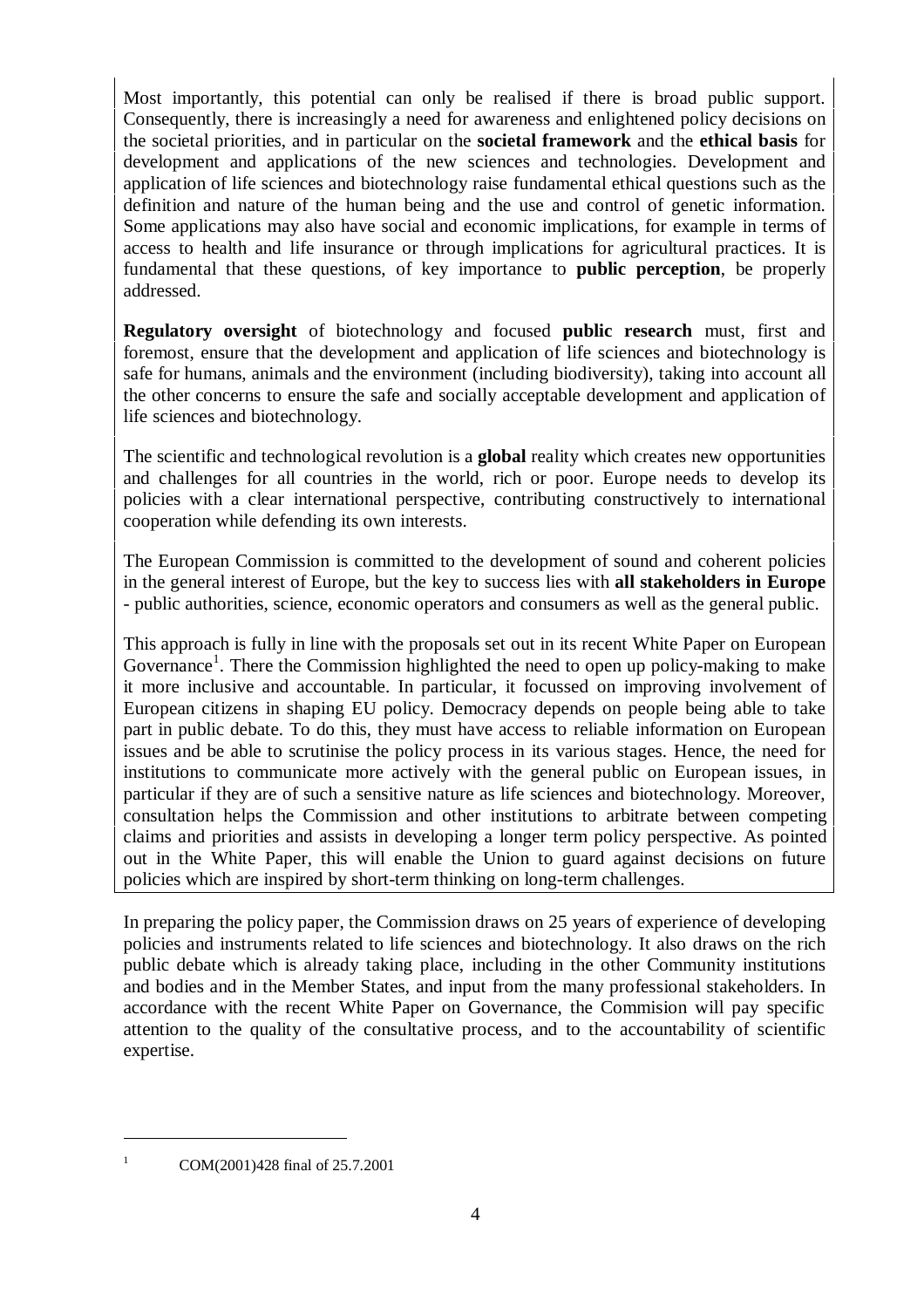That is why the Commission now invites comments from citizens, consumers, as well as organised civil society, scientists, public authorities and operators with economic interests in industry, agriculture or services to contribute to the Commission's reflections before finalising the policy paper by the end of 2001. But the dialogue and consultation will continue; the Commission's policy paper will itself be a base for further dialogue, and the Commission envisages to include, in the action plan, specific proposals to support and develop the dialogue.

This consultation document lays out some of the Commission's current thinking, and suggests specific questions and issues on which the Commission would particularly welcome comments. The consultation is not limited to these questions and all contributions are therefore welcome.

Comments and contributions, in this first consultation phase, must be submitted no later than **23 November 2001**. They can be addressed to the Commission by mail to "Biotechnology, BREY 7/329, European Commission, Rue de la Loi 200, B-1049 Brussels, Belgium" or via the Internet on ec-biotechnology@cec.eu.int. To stimulate the dialogue, comments can be published on a new dedicated Commission website http://europa.eu.int/comm/biotechnology upon request.

The Commission is also organising a conference in September 2001 to consult with invited stakeholders.

# **2. POTENTIAL AND IMPACTS OF LIFE SCIENCES AND BIOTECHNOLOGY**

Progress in the life sciences and biotechnology<sup>2</sup> has continuously improved the quality of life for European citizens during the last century. Europeans can expect to live longer and healthier lives than earlier generations. The supply, safety, variety and quality of food available to European consumers has never been better. Our ability to prevent pollution and other human impacts on the environment has improved enormously. However, challenges and needs in these areas remain very large and the European position needs to be set in the context of the state of the world and international competitiveness. Challenges related to health, ageing, food and the environment and the developing world all have a strong biological component and it is the new knowledge base in life sciences and biotechnology that has the potential to address the needs and expectations of society in these areas.

### *The potential of the new knowledge base in life sciences and biotechnology*

Recent decades have seen enormous strides in the understanding of the biology, molecular structures and mechanisms, genetic basis and ecology of all living things. The new knowledge base has enabled technical innovations such as genetic engineering, cloning (however, reproductive human cloning is prohibited by the Charter of Fundamental Rights of the European Union), biocatalysis, gene testing, gene therapy and monoclonal antibodies, collectively known as biotechnology. Many commentators believe that life sciences and biotechnology following Information Technology, will be the basis for the next wave of knowledge-based economies with huge potential for improving the quality of life through the creation of highly skilled jobs, improved competitiveness and economic growth in Europe, better healthcare and new tools to address the different challenges such as protection of the environment.

<sup>&</sup>lt;sup>2</sup> See glossary in annex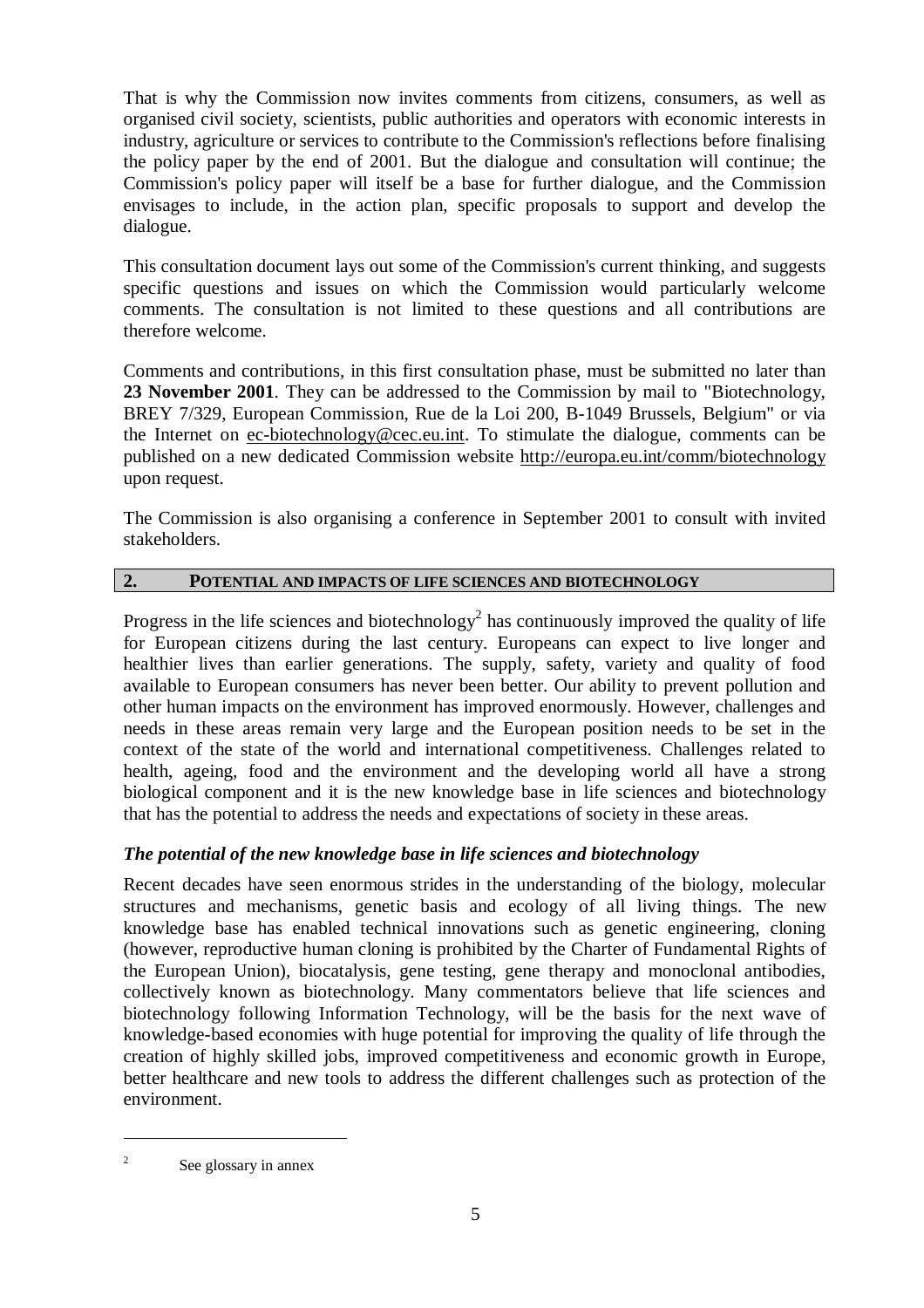In health care, the "post genomic" era will enable the invention and production of new diagnostic tools and treatments capable of combating human diseases which at present are uncontrollable. A revolution in health-care is anticipated through a move towards prevention rather than cure and personalised medical treatments by means of genetic medicines, genetic testing etc. This may affect the prevalence of chronic illnesses and the ability of people to cope better with chronic illnesses and thereby impact on the future health status and quality of life of older Europeans and on the cost implications of population ageing. The EU Member States spend about 1.2% of their annual GDP on pharmaceuticals or roughly  $\epsilon$ 100 bn. As preventive treatment continues to replace hospital care we can expect these figures to increase over the coming years. The potential of a number of new technologies such as stem cell applications and xenotransplantation requires further investigation.

As reported by the  $OECD<sup>3</sup>$ , it appears too early to draw conclusions about the economic and environmental benefits of the current generation of genetically modified food crops. In developed countries, consumers are demanding ever-higher standards of food safety throughout the food chain as well as improved nutrition. The challenge here is to address evolving consumer demands, while ensuring that primary production and processing methods are competitive and yet safe and compatible with sustainable agricultural practices with reduced environmental impact.

In order to better protect the environment, novel approaches to industrial sustainability are urgently required. Biotechnology offers the prospect of reductions in raw material and energy consumption, as well as less pollution and recyclable and biodegradable waste, for the same level of industrial production. Biotechnology is considered to be a powerful enabling technology for developing clean industrial products and processes such as biocatalysis. Benefits have been shown for traditional industries like textiles, leather and paper. Bioremediation also has the potential to clean-up polluted air, soil and water: bacteria have been used for a number of years to clean up oil spills and purify waste water. In the energy sector, processes currently under development such as biodesulpherisation and the use of biodiesel and bioethanol seek to replace energy-intensive and polluting technologies. It appears that this positive potential remains unexploited - OECD studies suggest that many manufacturing companies could reduce their environmental impact while improving their profitability through adopting biotechnology-based processes. On the other hand, the potential long-term risks to the environment, particularly to biodiversity, of some applications of biotechnology should be taken into account.

The Food and Agriculture Organisation estimates that 80% of the increase in world food production required by population growth in the developing world will come from intensification of agriculture while 20% will come from expansion of arable land. Agronomically improved crops produced through biotechnology are likely to be important tools, although not a panacea, in solving these problems. The contribution of biotechnology to health in the third world will be dramatic with new cures for poverty-related diseases being tantalisingly near, but will depend on improved health care systems to administer them.

### *Societal challenges*

The emerging applications of life sciences and biotechnology also coincide with and reinforce on-going societal developments and even create new and specific economic, social and legal

<sup>&</sup>lt;sup>3</sup> Modern biotechnology and agricultural markets: Selected issues, OECD 2000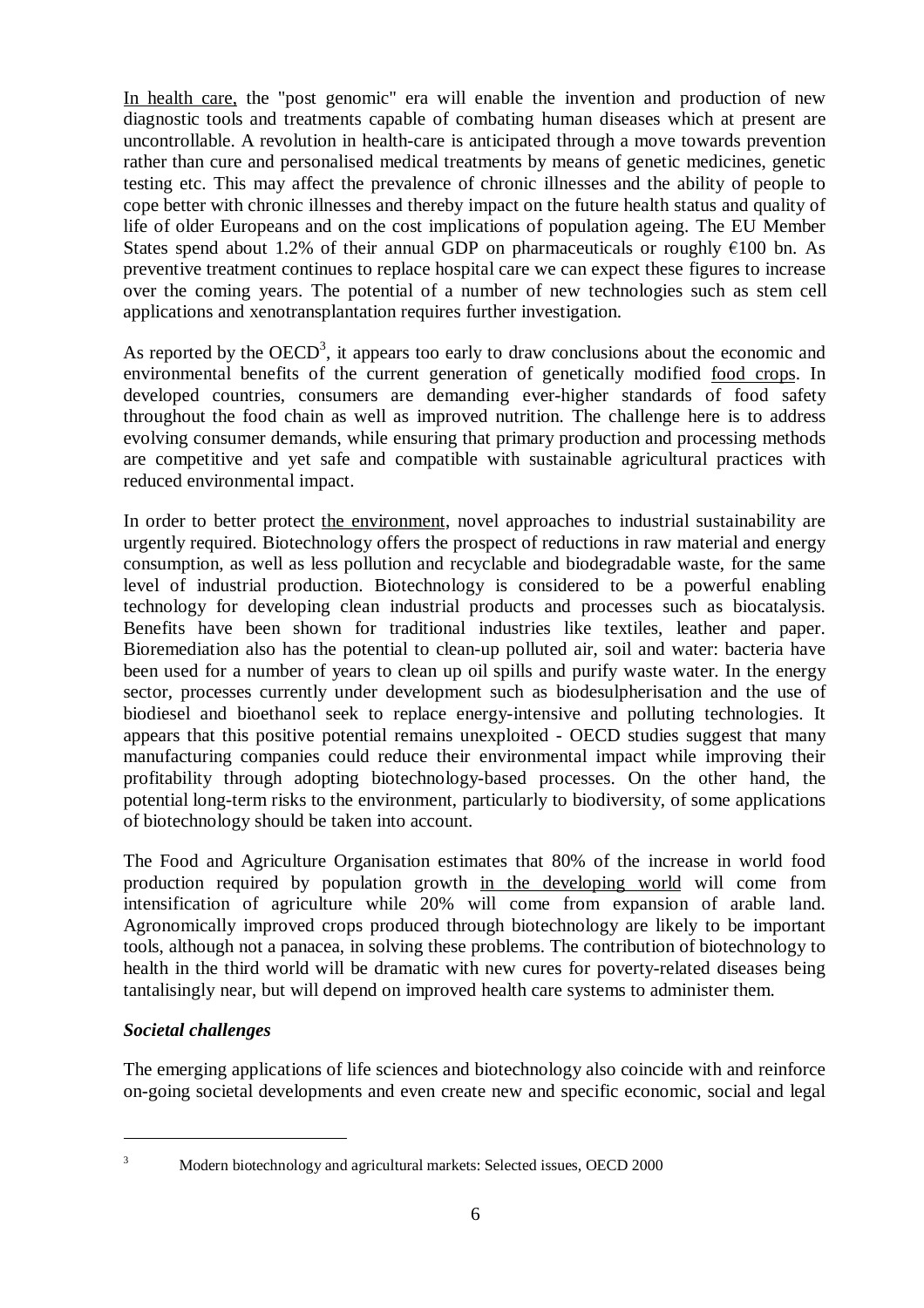challenges. Some of these command enthusiasm, others raise concerns among the public or with particular interest groups. In addition to safety concerns, modern biotechnology has been opposed due to the fear that it could disrupt existing socio-economic patterns. And while Europe may be faced with one set of challenges, life science and biotechnology applications pose different challenges in other socio-economic contexts elsewhere in the world, in particular in developing countries.

### *Consultation questions*

- How can the potential of life sciences and biotechnology best be harnessed while at the same time ensuring that this occurs in a manner which is safe for consumers and the environment and consistent with fundamental societal values? How can socio-economic impact best be assessed? Should a more structured approach be used to weigh societal benefits against disadvantages? To what extent should such considerations be taken into account in the regulatory approach to life sciences and biotechnology?
- Biotechnology has already delivered clear benefits for improved **medicines and healthcare**. The promise of the "post genomics era" is significant but still very much research driven. What are the prospects in the medium and long term? How can we best address ethical and socio-economic implications, such as the use of genetic testing in determining individuals' access to employment, insurance and healthcare?
- **Europe's population** is ageing. How can advances in life sciences and biotechnology help improve the health status and quality of life of ageing Europeans?
- How may the twin objectives of competitiveness of EU **agriculture** and the trend towards sustainable practices be reconciled? What may be the implications for biodiversity? What are the likely impacts of biotechnology applications on the farming community and rural development, and on agro-industrial production. How can agricultural policies best take into account application of biotechnology (at the level of inputs such as seeds and pesticides, methods of production and quality and safety of food production)? To what extent might agricultural biotechnology innovations harm the viability of conventional and organic farming and increase farmer dependency on fewer suppliers for integrated crop management and protection systems? What are the prospects for the co-existence of genetically modified, conventional and organic crops, or the assimilation of the techniques of modern biotechnology into conventional and organic farming?
- Biotechnology applications in the **food sector** have posed particular challenges, in particular because consumers have perceived few benefits from GM crops. What kind of benefits might be expected in  $2<sup>nd</sup>$  generation crops? How can consumers best be given information and choice? Are the market mechanisms working efficiently to match supply and demand?
- The European Commission White Paper on renewable energy<sup>4</sup> stated "12% of primary energy should come from **renewable energy resources** by the year 2010". What contribution will bioprocesses make to renewable energy in the next decade and how might this sector be stimulated?

<sup>4</sup> COM (97) 599 final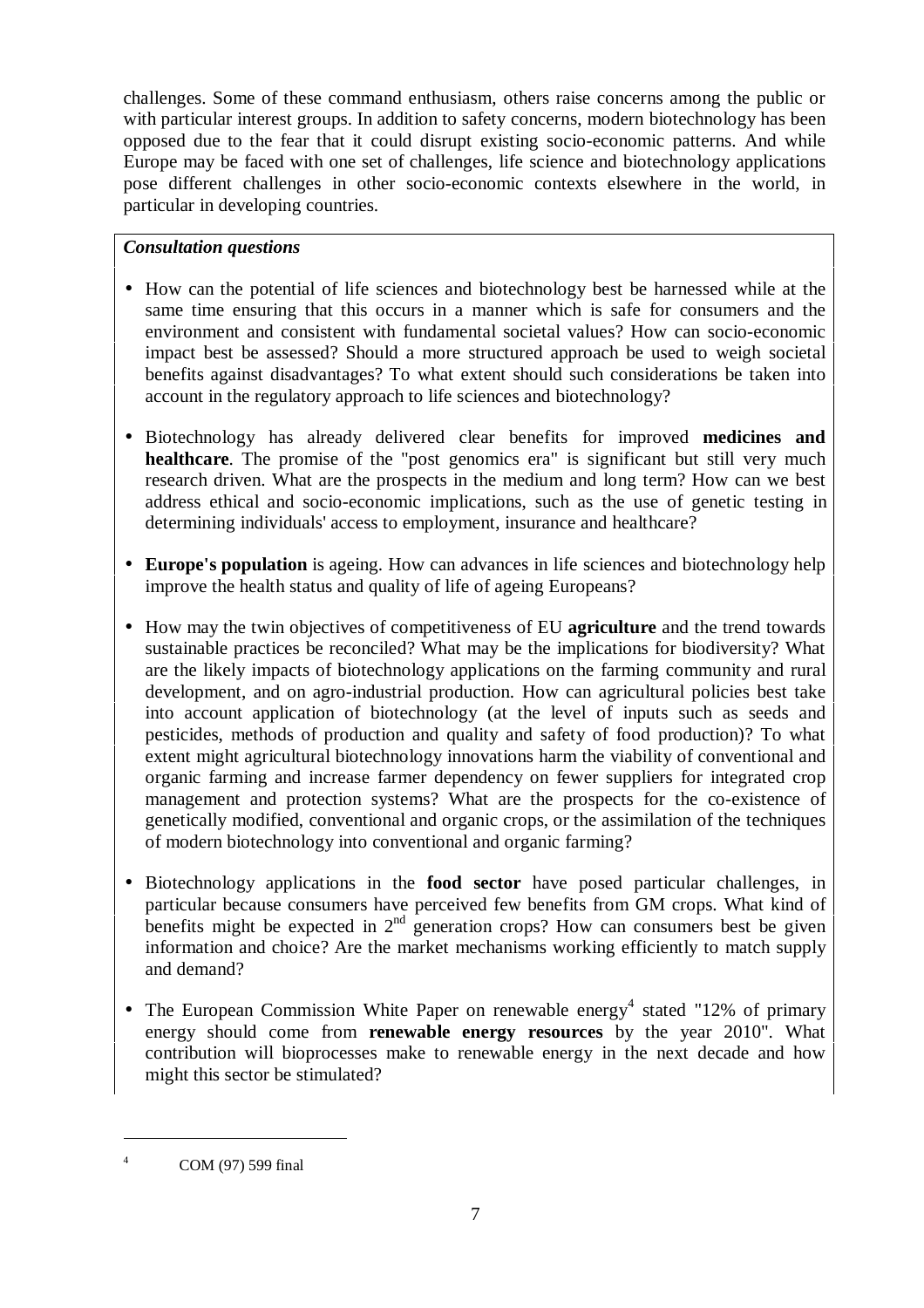- An OECD report<sup>5</sup> indicates that many manufacturing firms are unaware of the potential of biotechnology for **cleaner production and improved efficiency and profitability**. What are the reasons for this and how can the private sector's awareness of biotechnology's potential be raised?
- What are the implications of progress in life sciences and biotechnology on **job creation**? What are the characteristics of such jobs (level of skills, duration, mobility) and what related implications are there for human resources development and in particular for education and training?
- European policies in relation to life sciences and biotechnology will reflect European values and choices. In the global context, policies may diverge in some aspects. What could be the implications of such divergencies, hereunder the prospects for the EU to achieve the strategic goal set in Lisbon in March 2000 of becoming the most competitive and dynamic knowledge-based economy in the world?

#### **3. INNOVATION AND COMPETITIVENESS**

The European Union must harness the new technologies at the core of the knowledge-based economy if it is to achieve the target set in Lisbon. The e-Europe programme has given a strategic dimension to information and communication technology, but in the  $21<sup>st</sup>$  century biotechnology may become even more economically important.

#### *Commercial applications*

Commercial applications of biotechnology occur in activities related to human, animal and plant life: principally healthcare, agriculture and environmental protection. By and large, commercial biotechnology differs from conventional technologies by using biological action in place of chemical reactions; thus it can also be used in some industrial processes. In the EU the main area of commercial biotechnology research is healthcare (primarily pharmaceuticals and genomics research); in several other technologically-advanced countries, commercial biotechnology research is significantly agriculture-related. The commercial applications of biotechnology are diverse: the common factor is the technological expertise in life sciences that is needed for upstream innovation.

### *Industrial Structure*

Commercial biotechnology is often described as being characterised by a division between "upstream" dedicated biotechnology firms (considered to represent the hard core of biotechnology innovation) and "downstream" corporations. Most dedicated biotechnology firms lack the resources that are necessary to bring a product all the way to its final market. Consequently their customers tend to be large, financially strong corporations with a deep knowledge of regulatory and legal matters. As intellectual property can cross borders freely at a click of a mouse, the downstream "market" for discoveries has a global character: corporations in the US and Europe are capable of forming trans-Atlantic partnerships with dedicated biotechnology firms.

<sup>&</sup>lt;sup>5</sup> Biotechnology for clean industrial products and processes: Towards industrial sustainability, OECD 1998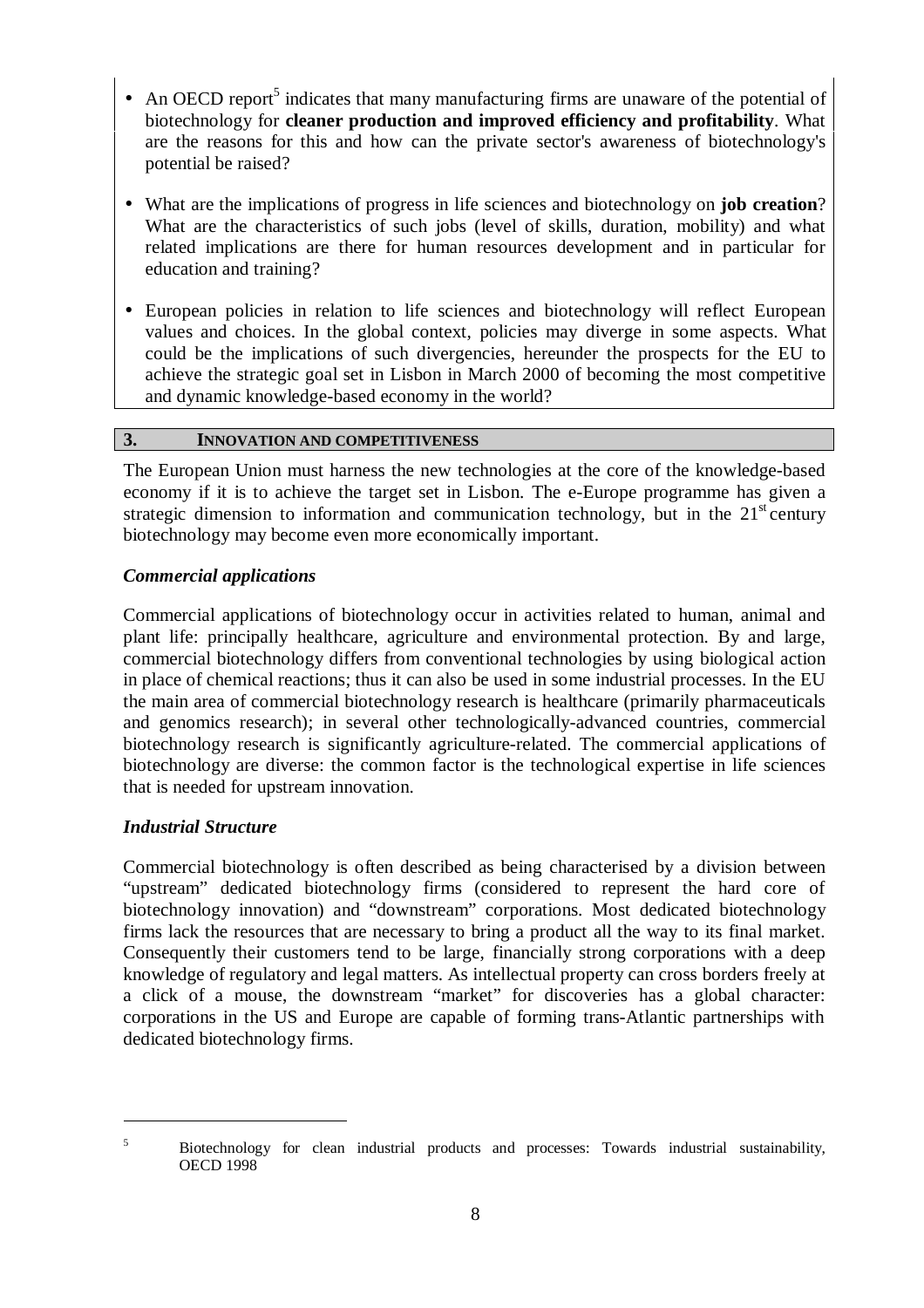The further down the value chain a dedicated biotechnology firm can develop its products, the higher the costs but the greater the potential profit. In particular, a large share of biopharmaceutical costs is incurred up to the end of pre-clinical trials but as much as 75% of value is added after that point. Consequently downstream biopharmaceuticals tends to be much more profitable than the upstream sector. The structure is the same (albeit less dramatic) in other markets.

A few dedicated biotechnology firms may become large vertically-integrated companies, using their specialised knowledge to develop and market new products. But most are likely to remain small, providing services or tools for research or doing contract research for clients; some may even be constituted to develop a single idea for a set time before being voluntarily wound up. Europe's corporate regulations and fiscal frameworks need to become more flexible in order to accommodate such structural changes if the development of commercial biotechnology is not to be unnecessarily constrained.

### *Human resources*

To an even greater extent than information and communication technology, biotechnological innovation is people-centred. Dedicated biotechnology firms need managers capable of running high-risk/high-cost enterprises, patent lawyers and technical support staff such as laboratory assistants and computer and engineering specialists. However, their greatest need is for expertise in life sciences, and this is why they tend to be located in "clusters" around technological centres of excellence such as major universities. Moreover, the presence of academic biotechnology is valuable in itself to dedicated biotechnology firms, both for basic research and for the production of new generations of biotechnology graduates. Facilities for further training and up-grading of skills will also be called for to sustain supply and qualifications of scientists and support staff.

Biotechnology clusters are only sustainable in places that succeed in producing, retaining and attracting life scientists. Producing life scientists is basically a question of education and career choice: good teaching of life sciences at pre-university level is a pre-requisite; applicants for degree courses in the life sciences then need to be encouraged by the prospect of attractive academic or professional careers in biotechnology. Retaining and attracting life scientists depends on a number of factors such as professional satisfaction, remuneration and social preferences.

Europe benefits from a very strong academic science base, with a world-class presence in many science fields. European scientists produce about  $\frac{3}{4}$  as many publicised articles and scientific citations as their American counterparts. This is encouraging, considering that US public spending on biotechnology research is some four times greater than the combined total of the comparable Member States' and Community's programmes. Nevertheless the strength of US commercial biotechnology, stimulated by high public spending on biotechnology research, has led to strong demand for life scientists there. This has stimulated a significant "brain drain" from Europe, which still has insufficient commercial biotechnology activity in comparison with academic activity.

#### *Competitiveness*

The EU's competitiveness in biotechnology can be assessed qualitatively: by the strengths of EU-based dedicated biotechnology firms and of downstream users of biotechnology, as well as by the extent to which commercial biotechnology activity adds value in the economy.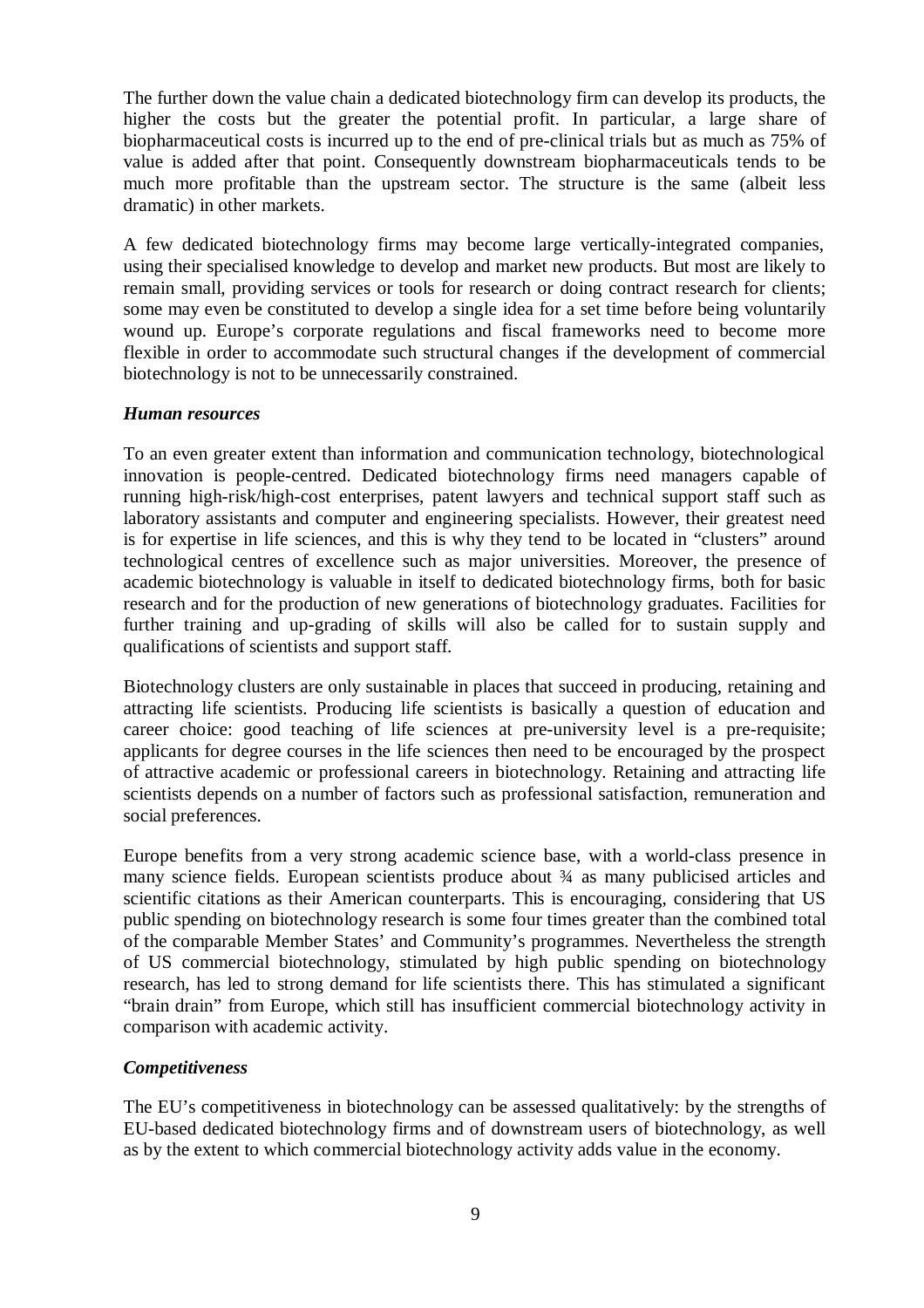The EU now has more dedicated biotechnology firms (DBFs) than the US, but they tend to be much smaller with lower employment and research expenditure per firm. Germany has the most in the EU, followed by the UK, France and Sweden.

|                              | <b>United States</b>                          | <b>European Union</b>                     |
|------------------------------|-----------------------------------------------|-------------------------------------------|
| Number of DBFs               | 1273                                          | 1570                                      |
| <b>Employment in DBFs</b>    | 162000                                        | 61000                                     |
| Expenditure on biotech       | €11.4 billion                                 | $€5.0$ billion                            |
| R&D                          |                                               |                                           |
| Main regional "clusters" (in | California (S.Fran'co, LA, S.Diego)           | Germany (Berlin, Hesse/BW, Munich),       |
| approximate order of size,   | North-East (Ma, NY, NJ, Md)                   | UK (London, "Oxbridge", C.Scotland)       |
| most DBFs first)             | <b>Others</b> (N.Carolina, Texas, Washington) | <b>France</b> (Paris and C.France)        |
|                              |                                               | <b>Baltic</b> (S.Finland, Denmark/Sweden) |
|                              |                                               | Others (Eire, Milan, NL/Flanders),        |

Sources: Ernst & Young; associations of biotech industries

One problem is that, in comparison with the US, the EU is a poor business environment for the development of high-risk/high-gain ventures such as dedicated biotechnology firms. While Europe now has the entrepreneurs themselves, the social and legal framework still tends to discourage risk-taking and business-creation. Obstacles include bankruptcy rules that may preclude further ventures, regulatory uncertainty, lack of liquidity in the risk capital markets as well as more mundane problems such as stigmatisation of failed entrepreneurs and barriers to the reintegration of entrepreneurial scientists into academic careers.

Policy-makers should not only promote the competitiveness of dedicated biotechnology firms in Europe but also encourage other companies in Europe to use biotechnology to create value throughout the economy.

## *Intellectual Property*

Economic value in the biotechnology industry is mainly knowledge-based. The major cost in the biotech-related industry is original research and development, a substantial part of which is pre-market clinical or safety testing required by regulation. As the costs of production and distribution are relatively low, innovators need protection from copycat competitors to stimulate research and discovery. The method used is the same intellectual protection system of patents that has served the developed world well over the last two centuries. This provides for a temporary right to exclude others from developing a product, while requiring that the information becomes publicly available. Protection of knowledge is thus vital to any innovative biotechnology company.

Directive  $98/44/EC^6$  on the legal protection of biotechnological inventions establishes a sound legal framework notably concerning the criteria that have to be fulfilled to obtain a patent in this field. In addition, the proposed Community Patent Regulation<sup>7</sup> will, when adopted, increase the competitiveness of the European companies in providing for an effective, affordable and legally sound protection and counter the present trend of biotechnology companies to prefer to patent in the US.

<sup>&</sup>lt;sup>6</sup> OJ L 213 of 30.7.1998, p. 13<br>
OJ C 337 E/2000, p. 278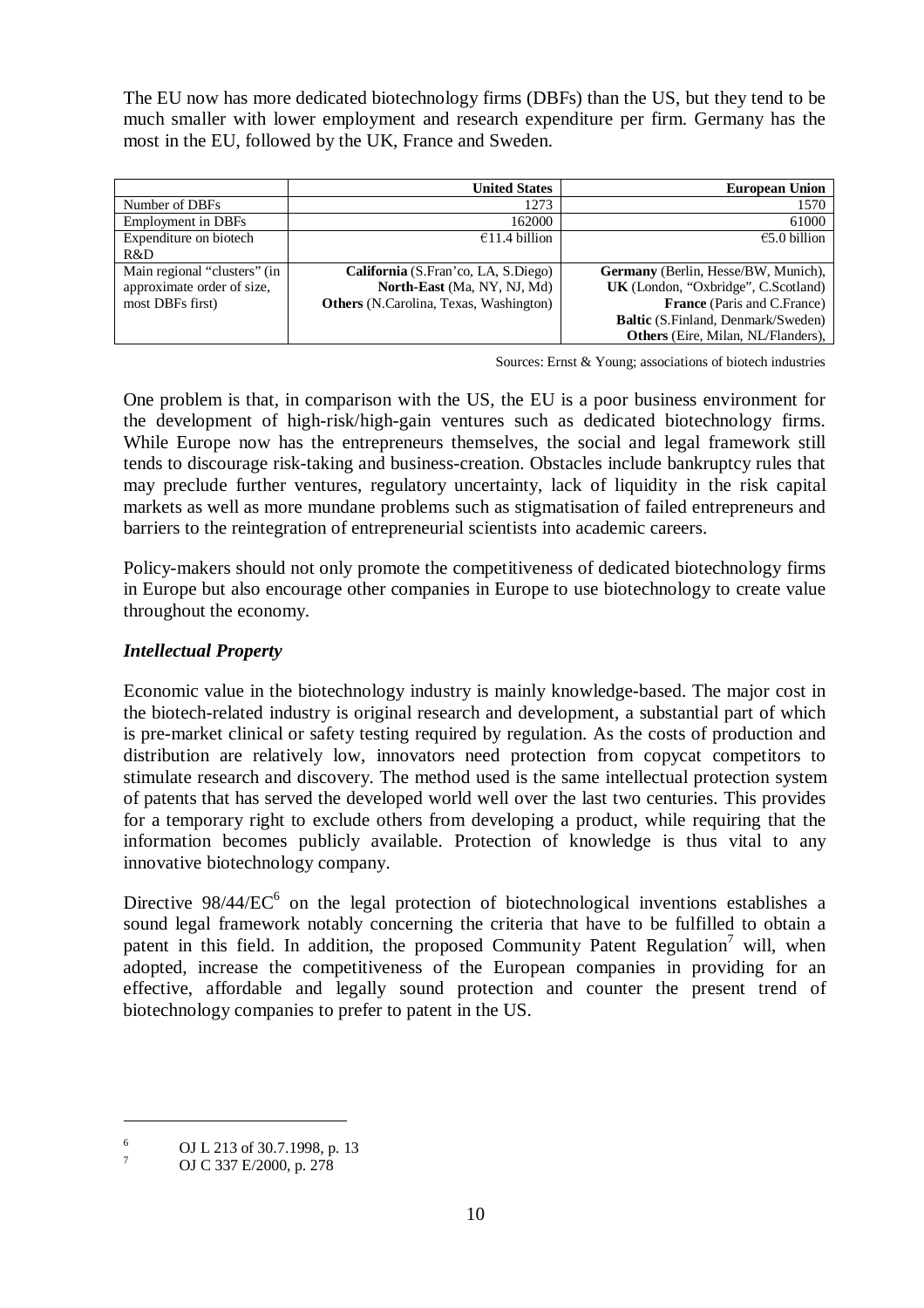### *Consultation questions*

- How much difference would the establishment of a **European patents system** make to the way that innovative (upstream) biotechnology companies do business in Europe? To what extent may it encourage/facilitate the use of their inventions by other companies in Europe?
- The relationship between **academic research and actual products** lies at the heart of biotechnology development. Given that public funds only can cover a small portion of research & development needs, how should those funds be targeted? What should the continuing interest of public research institutions be in their own inventions?
- What explains the gap between Europe and the US in terms of small **start-up companies**? Is this gap related to different models of private investment in commercial biotechnology and different approaches to technology transfer? What are the policy implications?
- Are the **human resources** available adequate to man the entrepreneurial companies being set up in Europe? If not, in what fields is the shortage and, in particular, what is the implication of the increasing outflow of European life-scientists to other careers and other parts of the world? How may training, and upgrading and updating of skills, help to ensure supply and how do we recycle experience? What are the deciding factors for life science scientists choosing an **academic or entrepreneurial career**? What are the factors for their geographical preference?
- Do the **regulatory and fiscal systems** in Europe sufficiently promote innovation and competitiveness? What determines industrial **investment and location decisions**? In particular, what is the role of availability of skilled resources, the geographical proximity of the knowledge base, capital availability or the regulatory framework?
- In view of the aim to foster European competitiveness, what could be done to develop a broader **downstream industry**?
- Biotechnology product development is a long and expensive process, compared to other new technologies. Does this warrant a targeted approach to **public innovation, financing and support** measures?
- It is claimed that **clustering** companies around a research institution or a university strengthens cross-fertilisation of ideas from both. What are the benefits and disadvantages of clustering and which best practices may be established?
- Business **incubators** (public or private facilitators to host and aid start-ups in their early years) are held up as a model for successful technology transfer from academia to commercial use. What elements constitute a good incubator for biotechnology enterprises?

#### **4. RESEARCH**

The life sciences revolution was born and is fed and nurtured by research. Research gives rise to questions which spur the development of new technologies which, in turn, provide the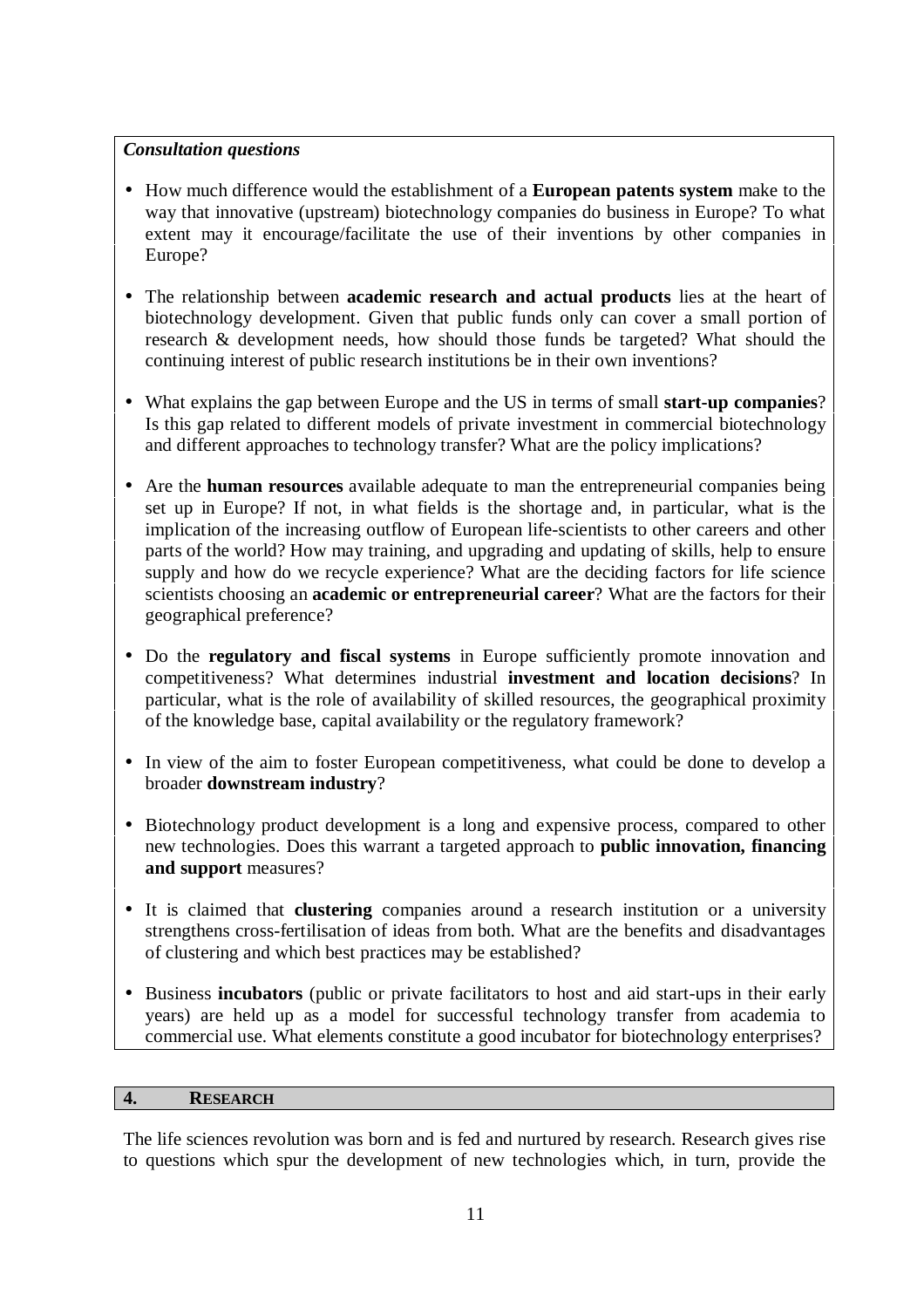tools that lead to new discoveries - in the cycle of research and innovation. There is an undisputed link between research, innovation, the competitiveness of industry and the generation of wealth and social prosperity. Public sector support for research stimulates academic centres of expertise which provide the ideas and creative resources that attract new and established companies alike, drawing in private sector investments. Strong European research is an essential component of a strategic vision for life sciences and biotechnology.

The issues raised by modern biotechnology and the controversy about some of its applications has also increased attention on the scientific basis for public decision-making and, in particular, its impartiality, relevance and credibility. This has underscored the recognition that science is by nature continuously evolving and not always value-free and the importance for public confidence of transparent, impartial and credible public research and scientific advice in support of public policies.

### *Developing a European research agenda*

The Commission has proposed to restore European leadership in life sciences and biotechnology research through actions aimed at constructing a European Research area and enhancing industrial competitiveness. This effort must overcome concrete challenges such as the handling of the ever-increasing volumes of data and information and ensuring full European participation in global scientific initiatives (for example, the human or the rice genome programmes, brain research and biodiversity research), as well as address societal needs and concerns in a comprehensive way through seeking a European consensus, particularly on ethical issues. It is of utmost importance to involve scientists and researchers as closely as possible in this consensus building. This effort will adopt a global perspective, comparing European research with that of our major trading partners and pay particular attention to the complexity of living systems through multidisciplinary research. A European research agenda should address emerging needs and strengthen links to other Community policies (health, food, environment, competitiveness).

The Commission proposes to focus on the following actions:

- 1. Adopting the next framework programme; enhancing support for life sciences and biotechnology research; establishing a critical mass of financial and human resources; networking centres of excellence; support for infrastructures; establishing public/private partnerships; integrated training schemes; support for innovation and SMEs; finance and research; science parks. Areas of activity are the priority thematic areas of the Framework Programme proposals i.e. genomics and biotechnology for health; nanotechnologies, intelligent materials and new production processes; Food safety and health risks; sustainable development and global change; citizens and governance in the European knowledge-based society; anticipating the EU's scientific and technological needs and strengthening links to other EU policies.
- 2. Engaging in public dialogue; matching societal needs with research; addressing ethical aspects and fostering ethics in research, addressing socio-economic aspects; enhancing public understanding. Areas of activity: Human genetics, cloning, genetic testing, gene therapy, embryo research, stem cells, transgenic animals, genetic modification in agriculture and food production.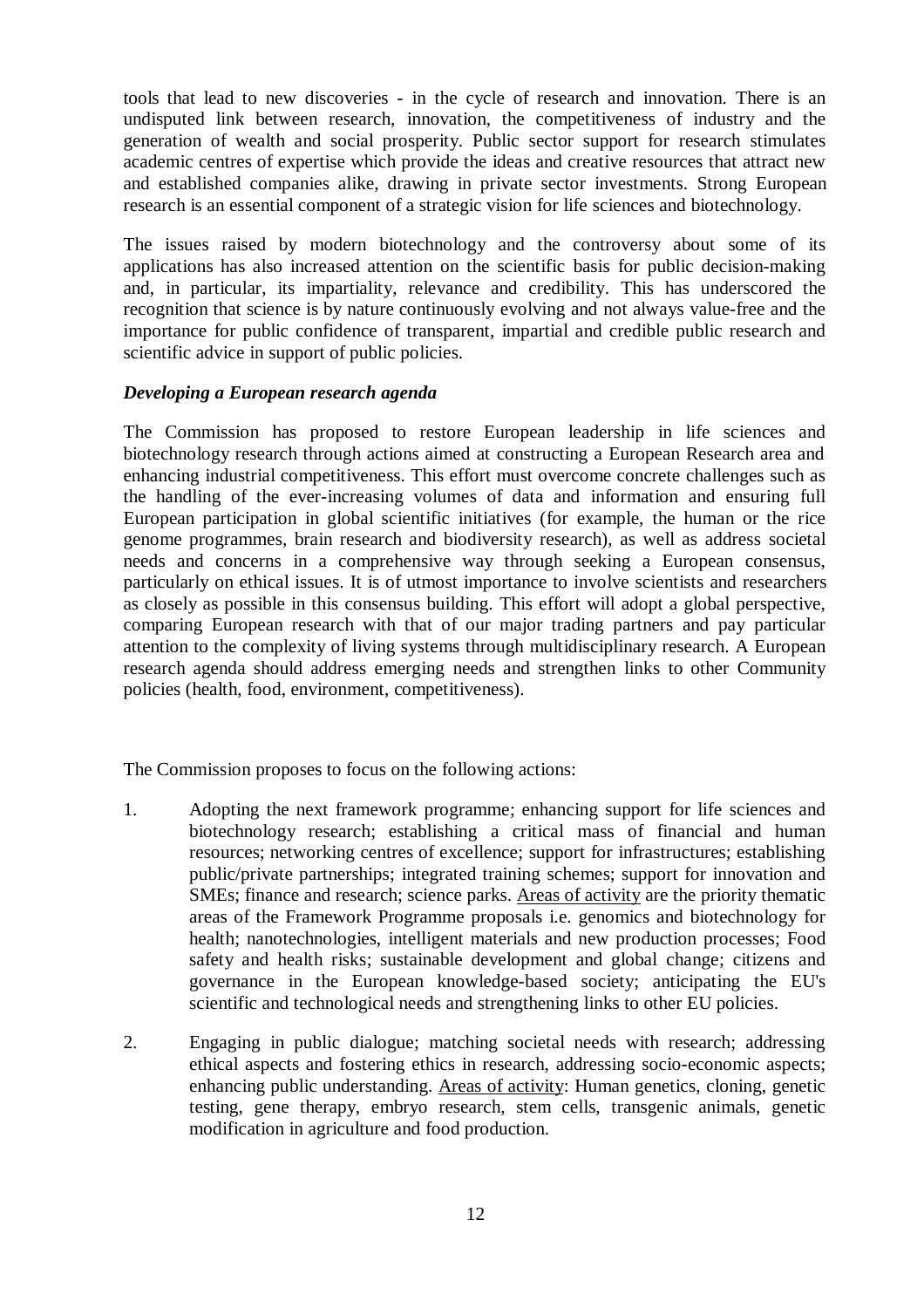- 3. Furthering international collaborations; tackling global problems; harmonisation of standards and data validation. Areas of activity: Bioinformatics, poverty-related diseases, developing country collaboration, vaccines, TSE, clinical trials, biosafety research including improved methodologies for risk assessement, biodiversity, neuroinformatics.
- 4. Encouraging multidisciplinarity; molecules-organisms-populations-ecosystems; multifunctionality. Areas of activity: Functional genomics; proteomics; metabolomics for human health, improved food and feed safety, functional foods; better control of pathogens (humans, animals and crops); tissue engineering and development; systems analysis of models.
- 5. Organising foresight; observations; surveillance. Areas of activity: All areas; prenormative biosafety research; alternatives to animal testing; genetic testing; other socio-economic questions.

### *Consultation questions*

- European research is often described as 15+1 indicating that it is fragmented and uncoordinated. Initiatives aimed at creating a **European Research Area** seek to overcome this disadvantage. How real are these problems for life sciences and biotechnology research and what is needed to ensure that we move fast enough in co-ordinating European research? What should be the **priorities for public research** in Europe within the area of life sciences and biotechnology?
- The technology is pervasive and like information technology it has potential in many sectors and applications ranging from genetic medicine to renewable sources of energy and safer and nutritionally improved foods. How may the **pre-competitive knowledge base be made freely available** to different sectors world-wide while respecting the rights of companies and researchers to receive a fair return on their investments in research?
- **Private sector research** in Europe is often considered to be less than in the US. If so, how may private sector research be encouraged?
- A strong **skill resource** is essential for the full potential of the technology to be met but there is an increasing outflow of European life-scientists to other careers and to other parts of the world. How may the supply and retention of skilled and mobile expertise be best strengthened?
- The interaction between **science and society** poses a wide range of challenges. Are our education systems sufficent to adequately prepare future generations? How can public debate be encouraged on complex and future-oriented issues, including the emerging global scientific initiatives?
- Are scientists and companies sufficiently **open about their research**, and is there a need to encourage scientists to disclose their sources of funding when publishing scientific work?
- How may research contribute to improve **scientific advice in support of public policies** in the face of a range of new challenges? How can convergence of scientific references and technical standards be encouraged, and how can openness and communication on risk and poliy choices best be ensured?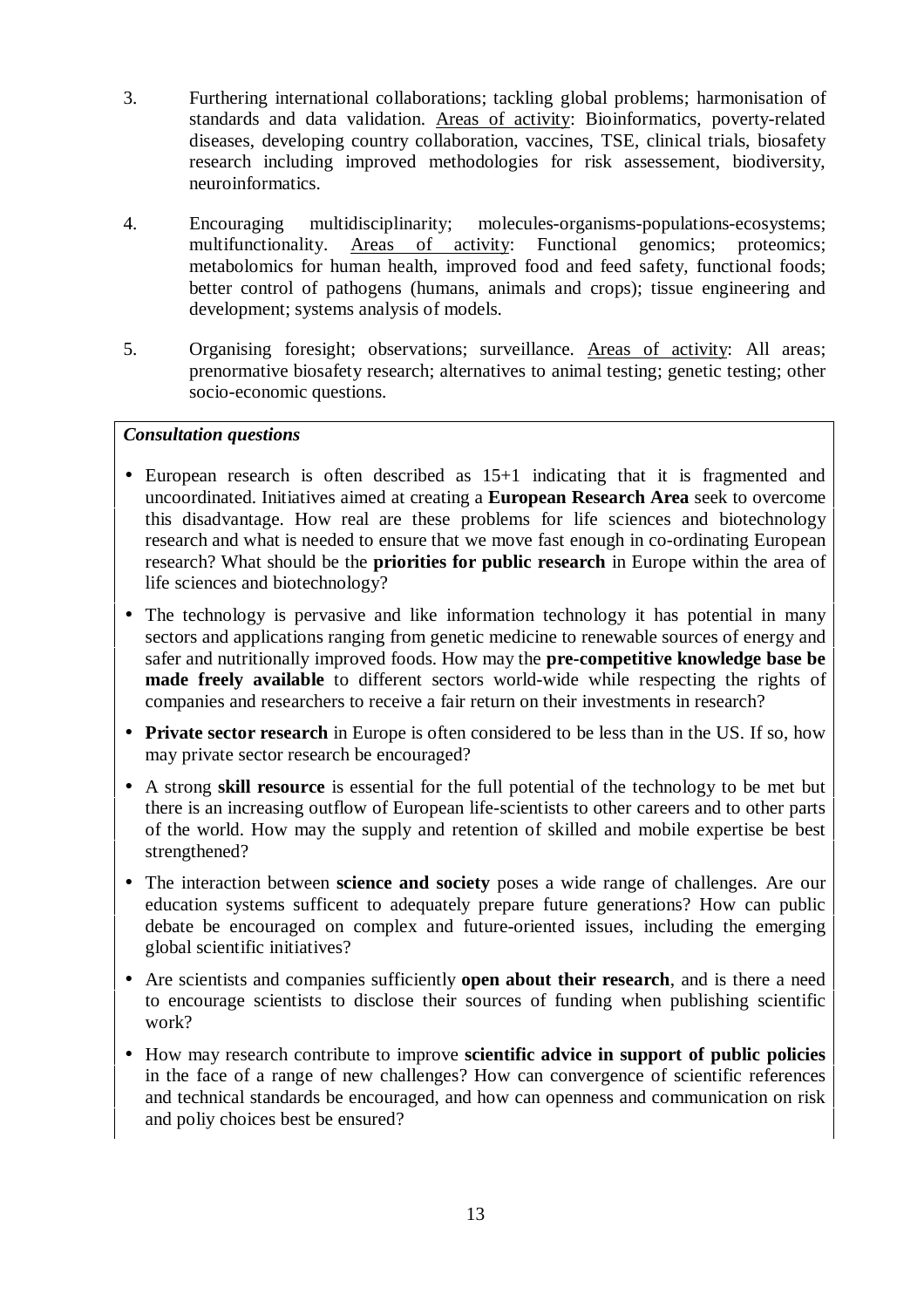- The potential of the technology also depends on an environment that is conducive to its uptake. How may research contribute to address **social impacts and ethical issues**?
- What specific actions could be launched in order to raise **awareness in industry of the potential** of life sciences and biotechnology?
- The Framework Programmes and other Community policies support a number of **horizontal activities in support of SMEs**. How can these be designed to suit the life sciences sector?

#### **5. ETHICAL IMPLICATIONS**

Life sciences and biotechnology address issues involving the life and death of living organisms. They raise fundamental questions of human existence and life on Earth, the very factors that have shaped the deepest religious, ethical and cultural heritage of humanity.

The EU is a community of law and of shared fundamental values and human rights while respecting differences in cultural and ethical values and public morality. This is also reflected in the EU Charter on Fundamental Rights, which contains several provisions of relevance for the subject matter of this Communication<sup>8</sup>. Consideration of ethical issues and respect for cultural and ethical values should therefore be an integral part of Community action.

The rapid progress of scientific knowledge and technological potential of life sciences and biotechnology oblige us to continuously set priorities and encourage some developments while placing restrictions on others. To do so, we need to identify, and even anticipate, the ethical issues, provide focused advice on the often technically complex matters, and make available the relevant facts to facilitate societal scrutiny and debate. In responding to ethical implications of scientific and technological progress, policy makers need to find the right balance between those issues that belong to individual conscience and decision making, and issues that call for societal responses. Within the limits of its competencies, the Community must take into account the ethical bases of Member States (which are often integrated into their constitutional and legal systems) while also promoting shared values. This process will continue to evolve with scientific and technological progress, and the challenge for all actors is therefore to maintain mechanisms and procedures to address emerging ethical issues.

The Commission's main contributions has been the establishment of the European Group on Ethics in Science and New Technologies<sup>9</sup>, the support for research in bio-ethics and the introduction of ethical principles and evaluation for Community research support. The European Group on Ethics has contributed actively to clarify the public debate, to dialogue with Member States and other interested parties and to give specific advice to guide the Community legislative process. Cross-border co-operation on research in ethics has initiated a true reflection on fundamental values and the reasons for diversity of viewpoints in Europe leading to a better mutual understanding.

<sup>&</sup>lt;sup>8</sup> E.g. Article 3 on the protection of the integrity of the person; Article 13 on freedom of the arts and sciences; Article 17 on property rights and Article 22 on cultural, religious and lingusitic diversity.

<sup>&</sup>lt;sup>9</sup> See website of the European Group on Ethics in Science and New Technologies, http://europa.eu.int/comm/european\_group\_ethics/gee1\_en.htm)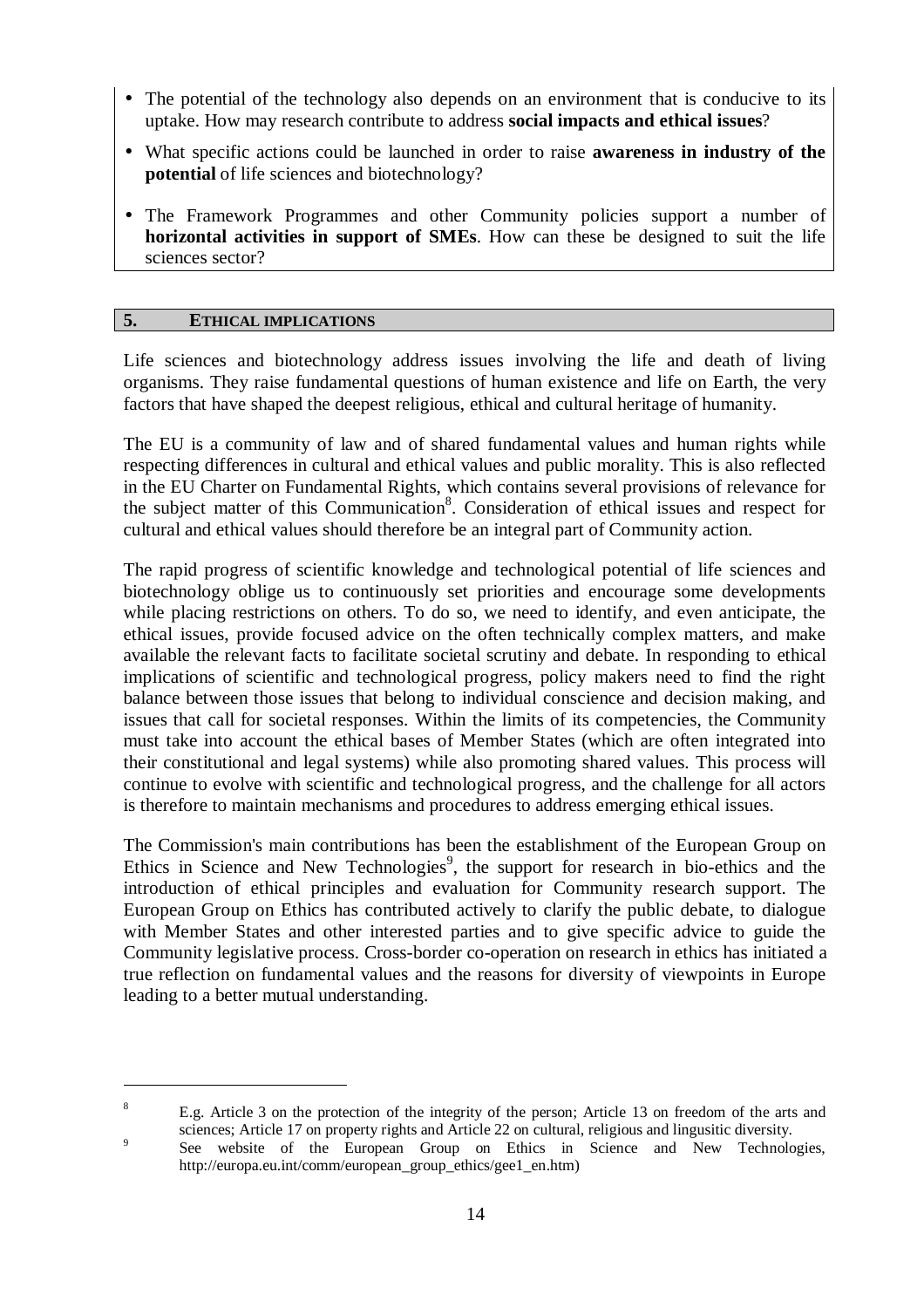#### *Consultation questions*

- Member State governments and elected bodies, local authorities as well as professional and business associations have increasingly established **expert or advisory bodies**, sometimes with some executive competencies. What are the best practices for facilitating the work of such bodies, for providing useful clarifications and contributions, and for disseminating and integrating their work into policies and action? What is the potential for better networking between such bodies and what particular contribution could the Community make?
- Should the role of the **European Group on Ethics** be strengthened and are there particular issues or areas in need of advice from the Group?
- What are the prospects for developing **agreed ethical principles** and rules at the European level while at the same time respecting national, cultural and ideological differences that constitute the richness of Europe?
- What role could **democratically elected bodies** play in defining such European ethical principles and rules?

#### **6. PUBLIC VIEWS AND PUBLIC INVOLVEMENT**

Over the last decade, Europe has experienced a lively public debate on a wide range of issues related to life sciences and biotechnology and with participation from all levels (ordinary citizens and consumers, NGOs, the media, commercial, professional and academic circles as well as public authorities, including at the Community level).

The defining characteristics of this debate include strong position taking and polarisation of views, but also the involvement, interest and participation of wide segments of organised civil society as well as ordinary citizens and consumers.

Divergent views and public debate demonstrate the complexity of the issues facing modern society as well as the societal, religious and cultural legitimacy of different views. It is to be welcomed that the viewpoints of the public have received growing attention along with the views and positions of professional actors and stakeholders.

This reflects the fact that life sciences and biotechnology have raised fundamental religious, ethical and cultural questions, as well as issues related to the safety for humans and the environment. Moreover, the debate on life sciences and biotechnology has coincided with and even stimulated - growing public awareness of wider generic societal issues such as industrial food production and food safety, governance, globalisation, development policy etc. That is the reason why, in its White Paper on European Governance, the Commission noted the unprecedented moral and ethical issues thrown up by technology, which underline the need for a wide range of disciplines and experience beyond the purely scientific

In addition to the underlying issues at stake, **public perception** in the sense of ordinary citizens' interest, knowledge of and attitudes towards life sciences and biotechnology represent a challenge for all public authorities and stakeholders. The White Paper on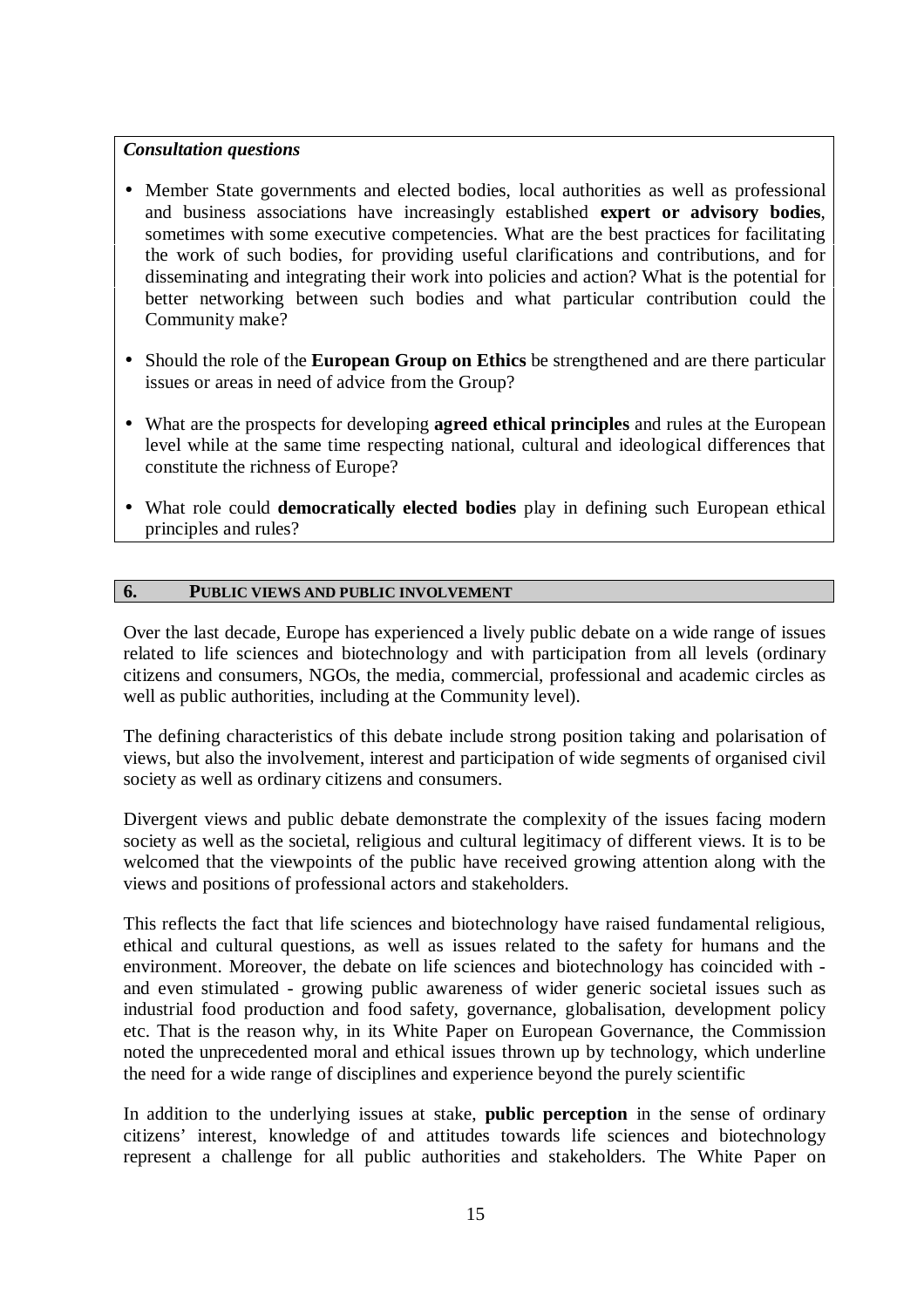European Governance already stressed the importance of informing people about what is known and where uncertainty persists and the need of increasing public confidence in expertbased policy making. It is not always clear to the public who is actually deciding – experts or those with political authority. The White Paper, therefore, announces guidelines on collection and use of expert advice to provide for the accountability, plurality and integrity of the expertise used.

- **Information/knowledge**: Informed position-taking and debate is essential. Life sciences and biotechnology, their applications and wider implications, represent complex and evolving issues and there is a clear desire on the part of the public to be better informed. The question is not limited to improving the scientific knowledge base but calls for ensuring the availability of relevant information and promoting understanding on the wider issues at stake. This challenge that must be met by all interested parties, including the Commission.
- **Public dialogue**: A broad public dialogue has developed in Europe on issues related specifically to life sciences and biotechnology and has also contributed to awareness and dialogue about wider societal issues. The Commission has consistently welcomed public dialogue and has contributed where possible through dissemination of information, creation of platforms for dialogue, contributions to stakeholder events and, occasionally, by setting out its own views. The Commission believes that public dialogue can benefit further from exchange of best practices between stakeholders and actors involved.
- **Taking public concerns into account**: All parties are faced with the challenge of taking into account divergent public views in their on-going action. Public authorities, in particular, have an obligation to consult and listen to the views of stakeholders as well as to explain and justify their own action to constituents.

#### *Consultation questions*

- What are the best practices for meeting **information needs**, in particular the specific information needs as formulated by the public? How can a shared information and knowledge base be promoted?
- How can a fair representation in the **consultative process** of the different stakeholders and the transparency of their contributions best be ensured?
- What is, and what should be, the **role of different actors** such as industry, NGOs, scientists and public authorities in providing information and contributing to the public dialogue, and what can be achieved at the different levels of dialogue (local, Member State, Community and international levels)?
- What are the most useful platforms for **dialogue** (media, conferences including innovative efforts such as consensus conferences), and what possibilities exist for structuring dialogue to achieve constructive interaction between parties, to build consensus, and to ensure follow-up? How can the dialogue best address both the specific life science and biotechnology issues and their wider context? How can dialogue be organised to take into account the pluralism of views and to ensure that all legitimate interests can participate or be properly represented? In particular, what can be done to ensure appropriate participation of relatively low-profile stakeholders?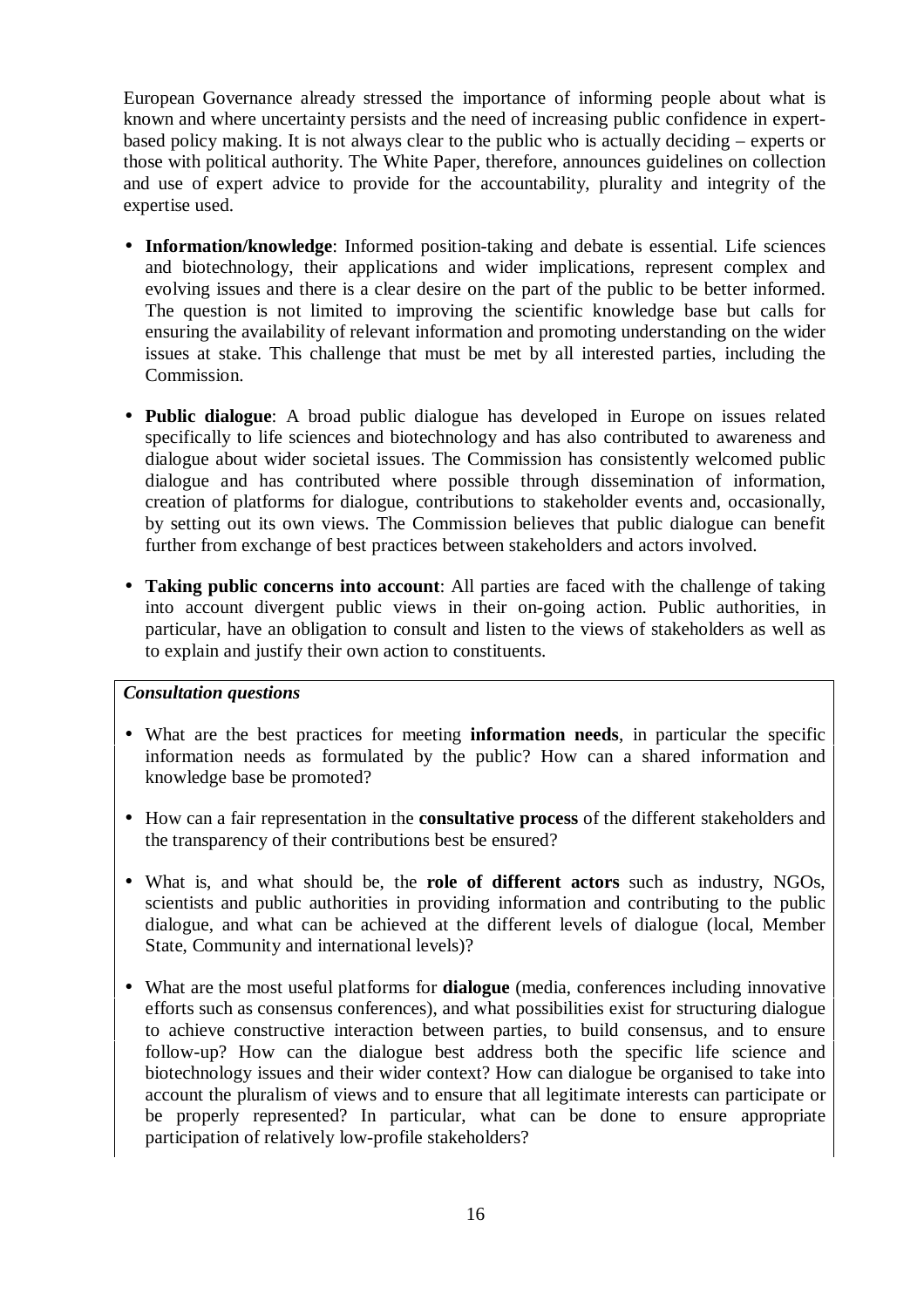- What are the best practices for key actors such as public authorities for **consultation and involvement of the public**, and for integrating divergent public views into policy formulation and implementation?
- Although consensus-building may be an objective, public authorities normally have to act despite **stakeholder disagreement**. How can public authorities best identify the appropriate balance between societal solutions (that may impose unwanted restrictions on significant minorities) and frameworks/mechanisms that allow for freedom of choice of individuals and stakeholder groups (e.g. labelling)?

### **7. REGULATION AND GOVERNANCE**

### **7.1. Regulatory issues for GMOs, including seeds, GM food and feed**

In the decades after the Second World War food policy was determined by the need to increase output and efficiency in order to achieve food security. While this scenario still applies in many parts of the world, general affluence and surplus in the food supply in Europe has resulted in a gradual change in public policy focus away from efficiency and productivity towards quality and diversity in agri-food production and sustainable, environmental friendly agriculture. Modern food production methods themselves have raised matters of public concern beyond human health and safety in relation to environmental and ethical aspects of agri-food production, including sustainable development, animal health and welfare.

Recent food scares such as BSE and the dioxin crises have reinforced the change in public policy focus and also resulted in a further strengthening of regulations and safety criteria in the food and feed sectors. In the White Paper on Food Safety<sup>10</sup>, the Commission identified the need to address the issue of securing the confidence of consumers and trading partners in the European food supply. This was reconfirmed in the proposal on the General Food Law and establishing the European Food Authority<sup>11</sup> which lays down the general objectives of European food law and a number of principles, including precaution, traceability, liability and protection of consumers' interests.

Increasing concerns have also been expressed with regard to potential risks from the deliberate release of GMOs into the environment and the application of modern biotechnology to seed, food and feed although no peer-reviewed scientific evidence exists for any adverse effects to human health or the environment of the GMOs which have so far been authorised for marketing. Whilst medical applications of biotechnology have only lately become the subject of public debate, intense public and political debate has focused on GM plants and potential long-term and unintended effects on human health and the environment, including bio-diversity. Community legislation governing gene technology (as a special set of techniques of modern biotechnology) aims to ensure a high level of protection for human health and the environment (including biodiversity) as well as providing confidence for the public and legal certainty for researchers and industry.

<sup>&</sup>lt;sup>10</sup> COM (1999) 719 final<br><sup>11</sup> COM (2000) 716 final - 2000/0286 (COD)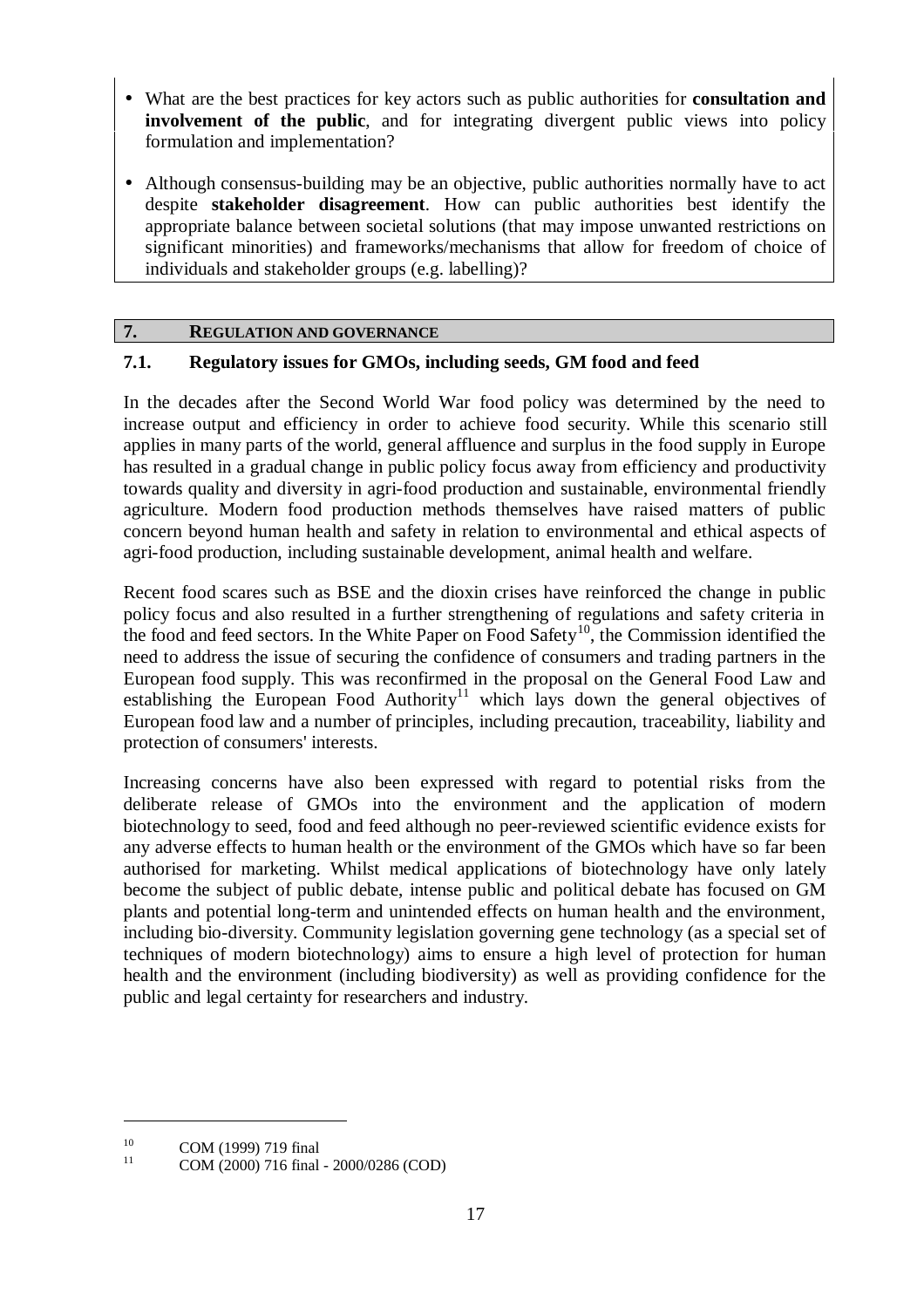#### *Short-term regulatory issues*

The short-term regulatory issues revolve around the establishment of an efficient, effective, transparent, harmonised, stable and predictable regulatory framework governing biotechnology in the EU. This requires a consistent and coherent approach across both 'horizontal' and sector based legislation.

The early regulatory framework for biotechnology was founded on a 'horizontal' approach, which took account of the protection of both human health and the environment across relevant sectors. Directive  $90/220/EEC^{12}$  governed the deliberate release into the environment of genetically modified organisms (GMOs) and the placing on the market of products containing or consisting of GMOs for use as foods, feeds and seeds as well as pharmaceuticals. Directive  $90/219/EEC^{13}$  governs work activities involving the contained use of genetically modified micro-organisms (GMMs) (extended by the majority of Member States to include all use of GMOs under contained conditions in national laws).

As the individual sectors have continued to expand, a progressive move towards a more sector-based approach has developed, particularly in terms of the commercialisation of products. For example, pharmaceutical and medicinal applications are now largely governed under Regulation (EEC) 2309/93 laying down Community procedures for the authorisation and supervision of medicinal products for human and veterinary use and establishing a European Agency for the Evaluation of Medicinal Products<sup>14</sup>, GM foods under Regulation  $(EC)$  258/97<sup>15</sup> and GM seeds under the various seed Directives<sup>16</sup>. In this context, the sectorbased legislation has introduced provisions to specifically address risk and other issues relevant to the sector in question although the environmental elements remain linked to Directive 90/220/EEC.

The inter-play between 'horizontal' and sector based legislation remains of fundamental importance in ensuring a coherent and rational regulatory approach, not least to ensure a 'one door – one key principle', where authorisation for all uses of a GMO may be granted via a single consent.

The current regulatory framework has been improved by the recent adoption of Directive  $2001/18/EC^{17}$ , which will replace Directive 90/220/EEC in October 2002. The Commission aims to complete the regulatory framework for GMOs and derived products by:

- $\triangleright$  Introducing the appropriate implementing measures and guidance as required under the provisions of Directive 2001/18/EC,
- $\triangleright$  Introducing a comprehensive traceability regime based on Directive 2001/18/EC,

<sup>12</sup> OJ L 117 of 8.5.1990, p. 15<br>
13 OJ L 117 of 8.5.1990, p. 1<br>
14 OJ L 214 of 24.8.1993, p. 1<br>
15 OJ L 43 of 14.2.1997, p. 1<br>
16 Directives 66/400/EEC, 66/401/EEC, 66/402/EEC, 66/403/EEC, 69/208/EEC, 70/457/EEC and 70/458/EEC on the marketing of seeds; codified versions available in COM(2001) 177, 193, 196, 192,

 $17 \hspace{1.5cm} \text{OJ L} 106 \text{ of } 17.4.2001, \text{ p. } 1$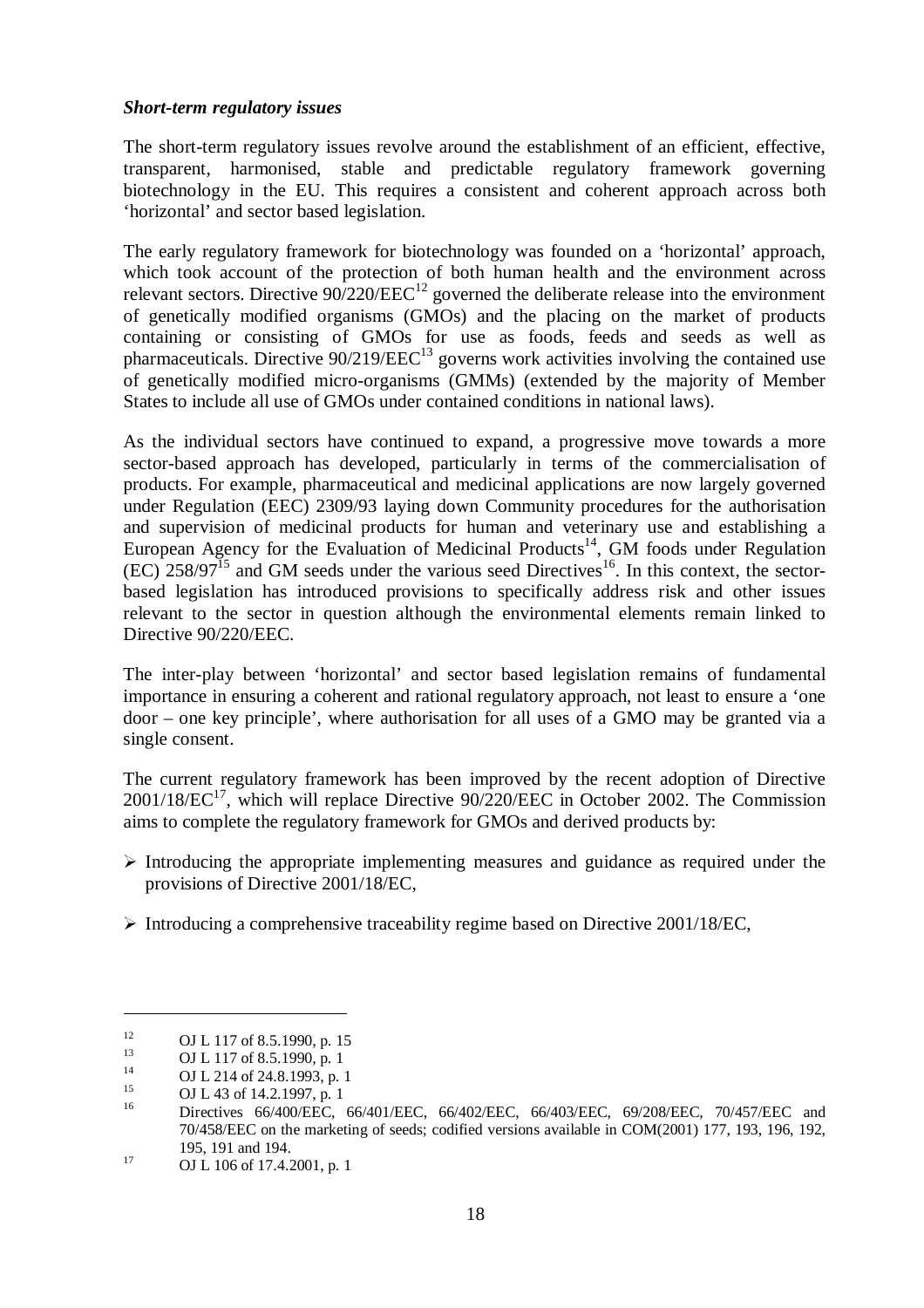- $\triangleright$  Ensuring a harmonised framework for authorisation and labelling of feed consisting of, containing or produced from GMOs,
- $\triangleright$  Setting up a comprehensive labelling regime which would allow consumer/users to fully exercise their choice,
- Ensuring that provisions equivalent to those in Directive 2001/18/EC are in place for all sectors (food, feed, seed etc.),
- Addressing the issue of adventitious presence of traces of GMOs and GM material, including standardised sampling and detection methodology,
- $\triangleright$  Addressing the issue of liability with respect to significant environmental damage arising from contained use of genetically modified micro-organisms within the scope of Directive 90/219/EC and deliberate release into the environment of GMOs within the scope of Directive 2001/18/EC,
- $\triangleright$  Ensuring that the provisions of the Biosafety Protocol<sup>18</sup> are appropriately implemented in Community legislation.
- $\triangleright$  When appropriate, taking into account the orientations on co-regulation included in the White Paper on Governance, executive provisions of the legislation should take proper account of the knowledge and self-regulatory capacity of the stakeholders, when they meet the criteria of general public interest.

To this end, the Commission presented in July:

- a proposal for a Regulation on traceability and labelling of GMOs and traceability of food and feed products derived from GMOs,
- a proposal for a Regulation which introduces a Community-wide authorisation system for GM food and feed, with a risk assessment performed by the European Food Authority, and a labelling scheme which will cover all GM food and feed, including derived products where no modified DNA or protein are present,

Moreover, the Commission intends to present in the near future:

- a proposal for the amendment of the seeds legislation introducing purity criteria for the adventitious presence of traces of GMOs in conventional seed lots and the labelling requirements for seeds of GM varieties,
- a proposal for a Regulation concerning the environmental risk assessment in respect of genetically modified plant varieties,
- a proposal for a Directive on the prevention and restoration of significant environmental damage to include damage from GMOs and GMMs,
- a proposal for a legal instrument implementing the provisions of the Biosafety Protocol.

<sup>18</sup> COM (2000) 182 final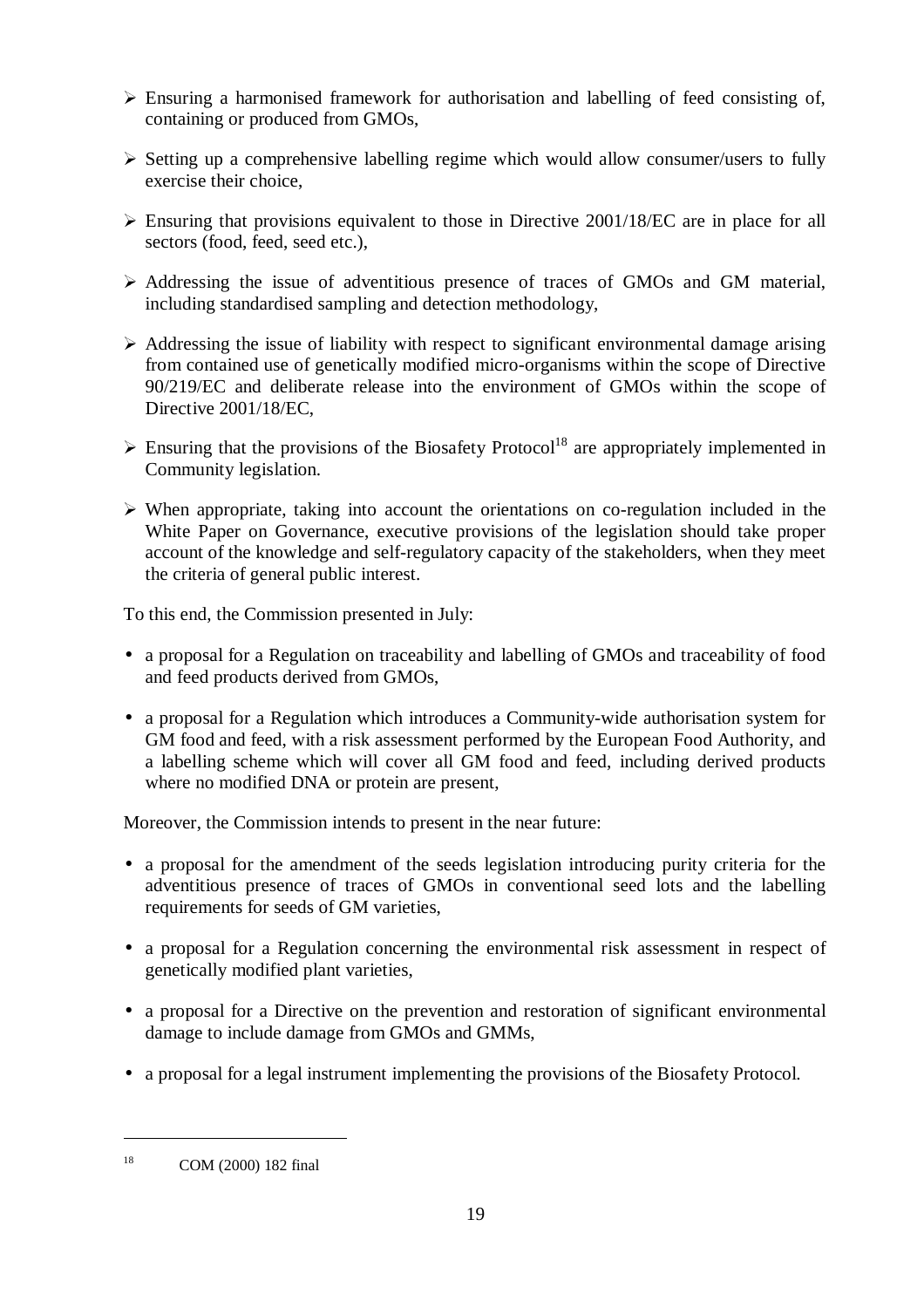### *Principles for future regulation and implementation*

The development of future Community legislation should remain consistent with the major objective of protecting human health and the environment and of being revised according to technical progress and new scientific findings. Moreover, other legitimate factors may be taken into account such as ethical, societal and economic factors, including innovation and competitiveness.

The Commission suggests that future regulation on GMOs should be based on the following principles:

- GMOs, including seeds, and GM derived food and feed should only be authorised if they have undergone a comprehensive scientific risk assessment and concluded to be safe for human health, animal health and the environment,
- $\triangleright$  Risk assessment should continue to be science-based and in cases where scientific evidence is insufficient, inconclusive or uncertain, and where possible risks to human health, animal health or the environment are judged to be unacceptable, measures should be based on the precautionary principle,
- Decisions to authorise GMOs, including seeds, and GM derived food and feed should be based on the outcome of the risk assessment. As with all risk management measures, other legitimate factors, such as societal, economic, traditional, ethical and environmental and the feasibility of controls, may be relevant to and taken into account in reaching such decisions,
- $\triangleright$  Community legislation should provide that consumers/users should be informed in cases where a food, feed or seed is genetically modified or derived from a GMO in order to facilitate choice,
- $\triangleright$  Risk assessments should be published and made available for public comment as part of the authorisation procedures,
- $\triangleright$  Procedures for authorisation should be transparent and should include mechanisms to address issues of concern, such as ethical and socio-economic questions,
- $\triangleright$  Community regulatory requirements should be proportionate and commensurate with the degree of identified risk and in conformity with the Community's international obligations,
- $\triangleright$  Community legislation should be feasible and enforceable.

The complexity of genetic modifications to plants is rapidly increasing. In further development and implementation of the legislative framework, it will be important to anticipate future GMOs and products derived therefrom and to develop appropriate methodologies for risk assessment, risk management and risk communication.

#### *Consultation questions*

• The speed and range of technological innovation, including gene technology, requires the continuous updating of **assessment methods**. How can the regulatory framework be developed to cater for the introduction of new GMOs, including rigorous scientific safety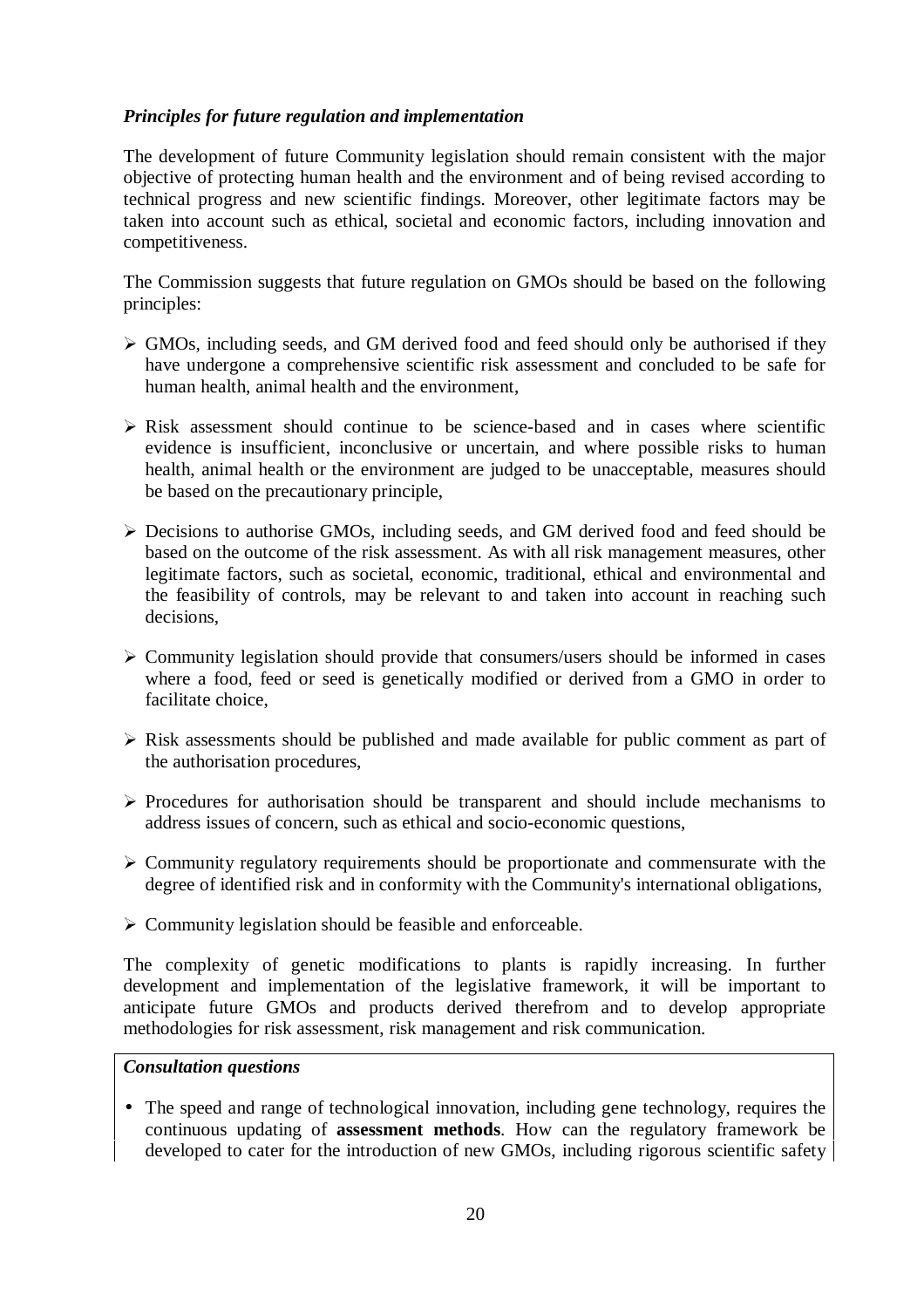assessment before placing on the market and at the same time avoid curbing innovation, research and development and thereby preventing consumers from reaping the potential benefits of future GM products?

- The **communication of risk and policy choices** is of key importance and, in particular, it must make an essential contribution to reassuring public confidence in the regulatory framework and the associated use of the technology. What are the main features of appropriate risk/benefit communication on GMO and GM products? How is risk/benefit communication most efficiently carried out and at what level - Member State level or Community level (European Food Authority) or a combination of both?
- Data from the Eurobarometer survey of 1999 could be interpreted to imply that risk evaluations should be augmented with additional **criteria that reflect the public's concern**. One of the main impediments for public acceptance of GMOs is the perceived lack of consumer benefits. Should the potential benefits of a GMO be assessed<sup>19</sup> and if so, how could the potential benefits be weighed against any risks?
- Common scientific and technical standards are essential for credible and authoritative **science-based decisions** at the Community level. How may the provision of scientific advice be improved? What steps might be taken to ensure a broad scientific consensus without ignoring minority opinions?
- Based on the information about the Commission's short-term regulatory intentions, which **other actions at the Community level** may be needed?
- Are regulatory measures needed to safeguard the multifunctionality of rural areas and the **co-existence of genetically modified, conventional and organic agricultur**e and which measures could be envisaged?
- What are the benefits and disadvantages of the Community's **regulatory architecture** for authorisation of GMOs and derived products, in particular the inter-play between 'horizontal' and sector based legislation?
- Do you agree with the suggested **principles for future Community legislation** on the application of biotechnology in the agri-food sector? Are there important principles that should be added?

# **7.2. Regulation of other applications**

### *Industrial biotechnology and bioremediation*

Europe is a world leader in harnessing genetically modified micro-organisms (GMM) to produce pharmaceutical compounds and industrial enzymes. The main pharmaceutical uses are production of therapeutic protein products such as insulin and growth hormones, while the industrial uses are mainly within the food and detergent industries and bioremediation. This is done in sealed systems and the final product in neither a GMM nor directly derived from one.

<sup>&</sup>lt;sup>19</sup> Proposals to this effect have i.a. been made by the EU/US Consultative Forum on Biotechnology in December 2000 (http://europa.eu.int/comm/external\_relations/us/biotech/biotech.htm)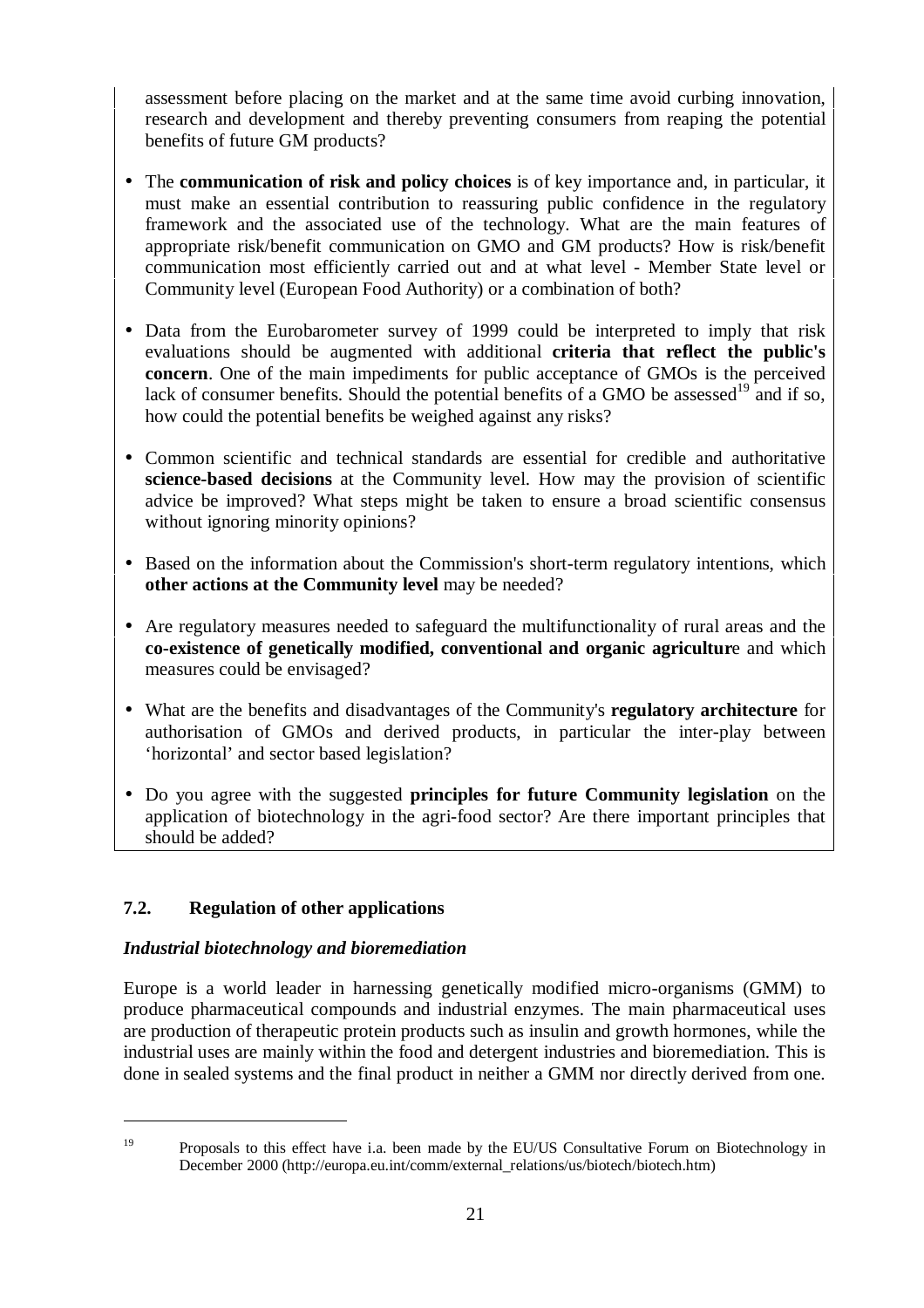The approval procedure for such activities is covered by Directive 90/219/EEC on contained use of genetically modified micro-organisms.

To the extent that genetically modified organisms are released into the environment, e.g. for bioremediation purposes, they will have to go through the approval procedure under Directive 2001/18/EC.

### *Non-food agricultural and silvicultural biotechnology*

Non-food agricultural GMOs need to be approved under the horizontal Directive 2001/18/EC. Trees have been developed but not yet planted commercially, with the aim of producing paper more efficiently. Such trees would be subject to prior authorisation in accordance with Directive 1999/105/ $\text{EC}^{20}$  on the marketing of forest reproductive material. Outside the EU, cotton is already a major GM crop. Cotton does not have any food use in Europe beyond the small (and economically irrelevant) quantities consumed as cotton seed oil. Fibre and wood/paper will probably remain the main candidates in this category for some time.

There are other plants that have dual uses. Conventional rape is already used for diesel production, apart from feed and oil. If a food/feed plant is genetically modified to replace petroleum products by producing fine chemicals, but not to be used for food/feed, it will have to be approved under 2001/18/EC. If it would also be used for food or feed, a further approval under the proposed GM Food and Feed regulation would also be necessary.

A further example is a plant modified to contain and be consumed as a pharmaceutical compound, for example a plant vaccine. This modification would have to be approved by the European Agency for the Evaluation of Medicinal Products (EMEA) under the Regulation  $2309/93<sup>21</sup>$  laying down Community procedures for the authorisation and supervision of medicinal products for human and veterinary use. EMEA would also have to perform an environmental risk assessment equivalent to that under Directive 2001/18/EC.

### *Pharmaceuticals*

Biotechnology is a key driver of progress in the pharmaceuticals sector, whose end-user benefits are easy to identify. Biotechnology makes possible the development of new cures; it also permits yields and quality to be improved and enables existing pharmaceutical products to be manufactured with a lesser impact on the environment.

The pharmaceuticals sector is highly regulated and is already covered by substantial Community legislation; new pharmaceutical products are subject to regulation under Directive  $65/65^{22}$  and its supporting legislation, notably Regulation 2309/93. Any product (whether or not a biotechnology product) that makes medicinal claims is required to meet stringent standards of quality, safety and efficacy; under Regulation 2309/93 all new products with a major biotechnological component are subject to centralised assessment by the EMEA.

Given the considerable barriers to market entry of these products, the regulatory system should seek to avoid unnecessary difficulties that would impede biotechnology companies' efforts to compete and bring pharmaceutical products to market. For example, there may be

<sup>20</sup> **OJ L 011 of 15.1.2000, p. 17**<br> **OJ L 214 of 24.8.1993, p. 1**<br> **OJ B 022 of 9.2.1965, p. 369**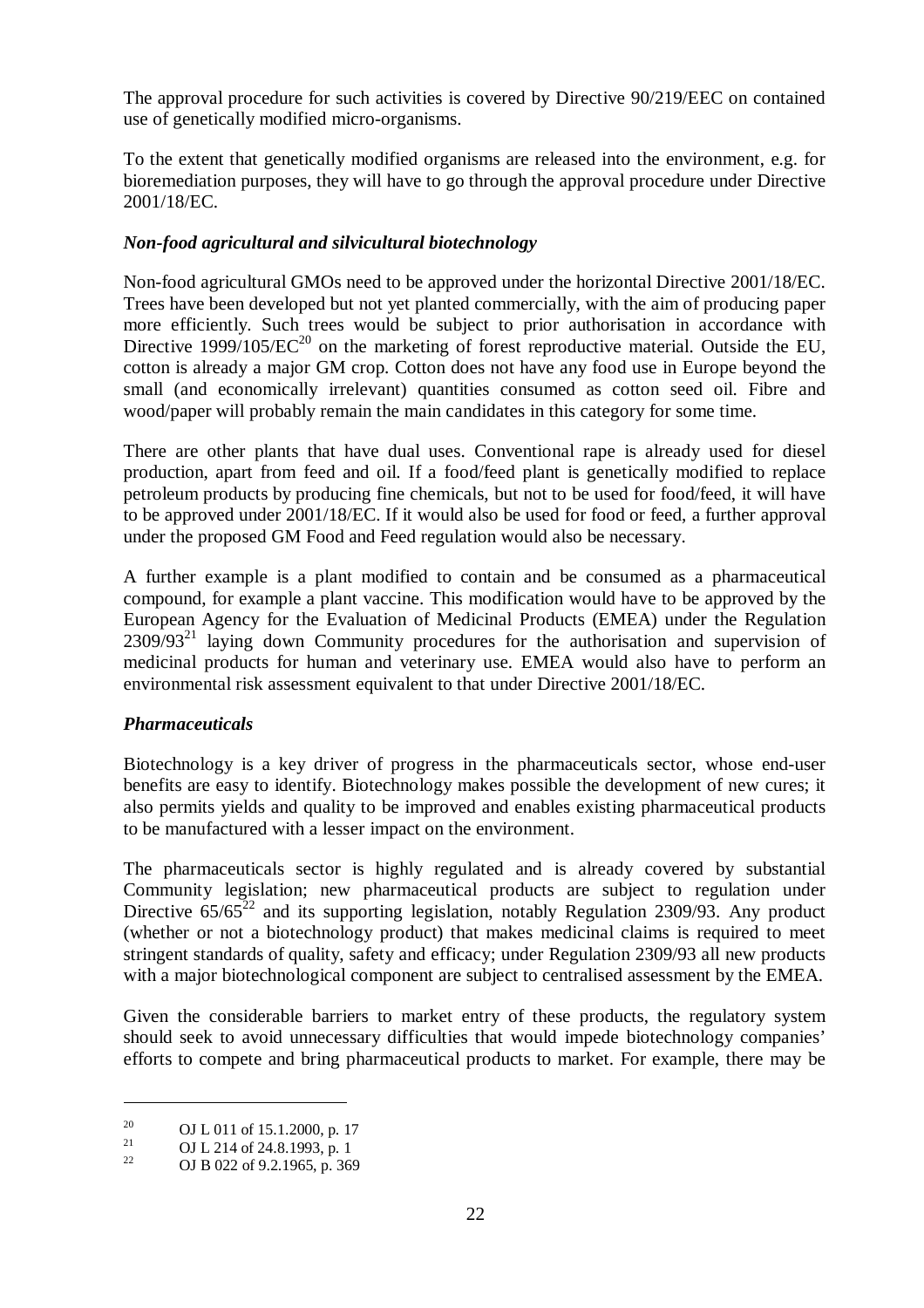scope for streamlining the approvals system in order to eliminate overlap between the new Clinical Trials Directive<sup>23</sup>, Community regulation on GMOs, and continuing local level ethics committee and regional approvals.

It costs an estimated  $\epsilon$ 250 million to develop a new drug. Consequently pharmaceutical companies tend to concentrate on potential best-sellers that can be sold to millions of people: there is relatively little research into "orphan drugs" (treatments for rare diseases) and drugs to treat diseases that are common only in low-income countries. But changes in legal constraints can create incentives for pharmaceutical companies to develop "orphan drugs": in 2000 the Commission introduced such regulation<sup>24</sup>, which, though still in the early stages of utilisation, is already having a positive impact on the use of biotechnology.

### *Consultation questions*

- The potential of the technology depends on a number of factors for its uptake. Should European **regulatory constraints** on biotechnology research and applications be limited mainly to scientific assessments of safety for humans and the environment? What role should other considerations such as social impacts, ethical issues, and public opinion play in regulatory decisions?
- To what extent, if any, does European legislation that affects biopharmaceuticals unnecessarily impede **competition and the marketing of new medicines**?
- Should European pharmaceuticals legislation be reformed further to ensure the effective development of **Orphan drugs**? If so, how?
- Should Member States and Community **tax credits and research grants** for pharmaceuticals research be more closely linked to the coverage of the costs of clinical trials, as is the case in the United States?

### **8. THE INTERNATIONAL DIMENSION**

# **8.1. Trade and international collaboration**

Life sciences and biotechnology is likely to result in the development of a growing number and variety of applications globally, many of which also result in products traded on international markets.

This development has already revealed divergent approaches between regions and nations and impacted on trade. This, together with other issues raised by these technologies, has led to increased attention to the role and impacts of life sciences and biotechnology with bilateral partners of the EU and in the context of the many instruments and fora that govern international relations.

The EU, in this field as in most others, has favoured negotiated international solutions. In this particular field, the EU has very actively supported international solutions and consensus building and promoted acceptable and viable global solutions.

<sup>&</sup>lt;sup>23</sup> **OJ L 121 of 1.5.2001, p. 34**<br>**OJ L 018 of 22.1.2000, p. 1**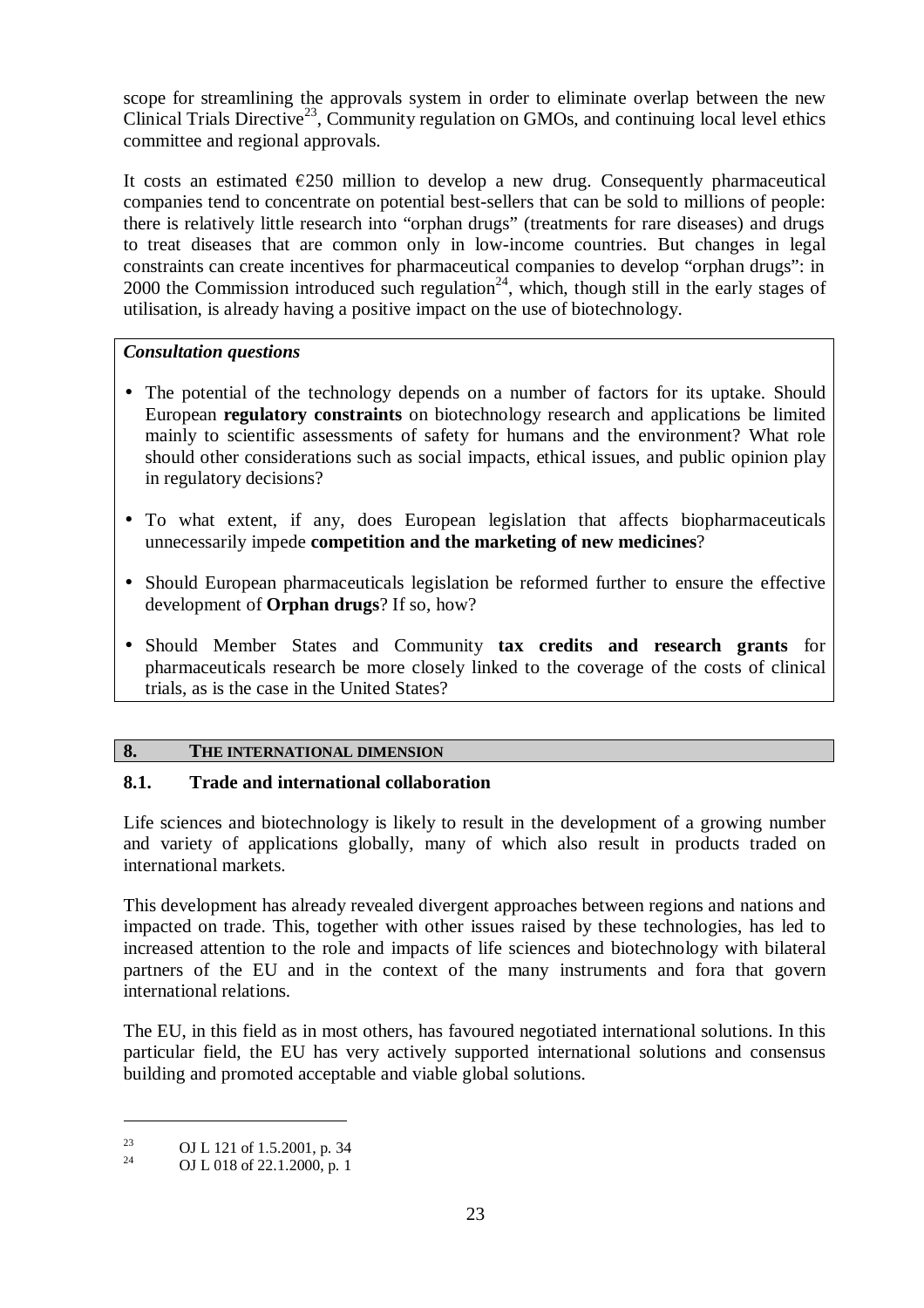The relevant key international discussions have so far taken place in the context of Codex Alimentarius, the OECD and the Biosafety Protocol where the recognition that many safety and consumer information issues associated with biotechnology applications are similar everywhere has led to efforts to develop common approaches to key elements of environmental and human health assessment and to jointly examine other related issues such as consumer information.

### *International governance*

The number of intergovernmental organisations dealing with different questions related to biotechnology is now rapidly growing to include, in addition to the above, e.g. FAO, WHO, WTO, UNEP, CBD, UNIDO, ICGEB, and OIE<sup>25</sup>.

Although it is justified that different international organisations address aspects of biotechnology that fall within their respective mandates, the fact that biotechnology is being discussed by several international bodies may give rise to:

- Potential overlap and some lack of focus in the international process,
- Lack of transparency and inclusiveness of the international process for NGOs, developing countries and even some OECD countries, partly due to resource constraints. The OECD has within the last 18 months organised two international conferences on issues related to GM food and crops with participation of all stakeholders and developing countries. The discussions of the conferences show that the functioning of the international system needs to be based on inclusiveness, open and balanced dialogue, transparency and access to information.

### *The contribution and role of the EU*

The EU's efforts during recent international discussions have been mainly guided by the internal EU priorities and policies, reflecting current European needs, values and experiences. The EU has striven to incorporate the issues of precaution and more informed choice for consumers, and the EU has successfully achieved a better global understanding of its regulatory approach which has also served as a model for other countries, in particular developing ones.

However, the influential position achieved by the EU on the international scene also brings with it increased responsibilities. For the EU to continue to play a leading role on these issues, it will have to take a broad outlook and account of the needs and development choices of other parts of the world, including those of other developed countries.

In view of the existing differences in regulatory approaches between the EU and some of its major trading partners, there is a need for international convergence towards common approaches. Balanced, viable and global solutions need to be found through consensus building between different approaches and experiences.

<sup>&</sup>lt;sup>25</sup> Food and Agriculture Organisation, World Health Organisation, World Trade Organisation, United Nations Environmental Programme, Convention on Biological Diversity, United Nations Industrial Development Organisation, International Centre for Genetic Engineering and Biotechnology, *Office International des Epizooties*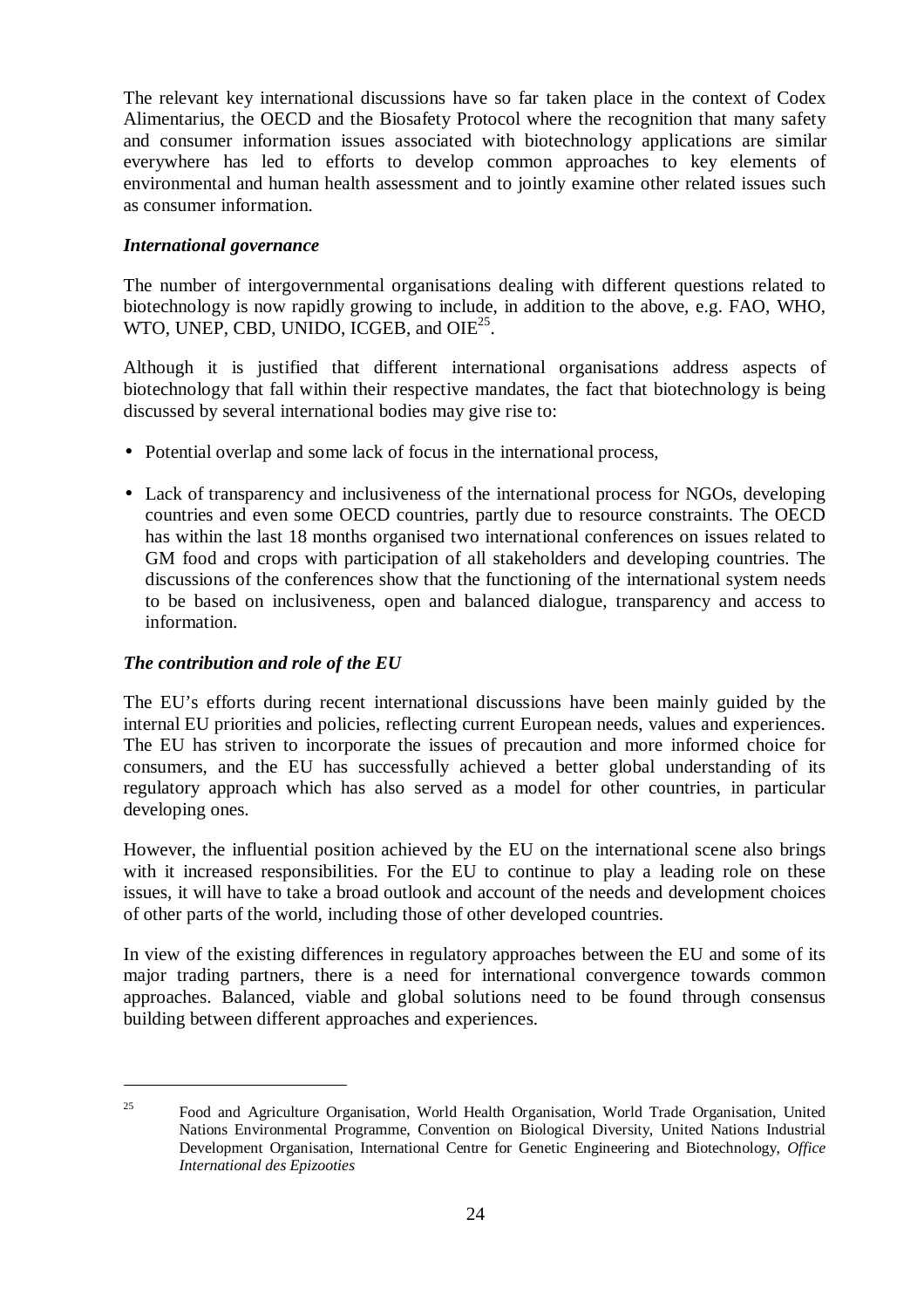#### *Consultation questions*

- Which areas and issues lend themselves best for efforts to **converge and harmonise approaches internationally**, and how?
- Are all relevant issues being addressed by the appropriate **international bodies**? Is the mode of operation of international/intergovernmental bodies satisfactory, also in terms of transparency and involvement of the different legitimate interests? Is there a need for better co-ordination of the different international discussions? How could this best be achieved?
- What are the **EU's medium and long-term interests** in the global context?
- What are the **competitiveness and trade** prospects for Europe in the global context? What would be the economic implications of Europe becoming dependent on imports of such products and services?

# **8.2. Development policy**

## *Using biotechnology to address specific needs of developing countries*

Developing countries will sovereignly determine whether and how life science and biotechnology can serve their interests. In the context of development policies, however, the potential of life sciences for alleviating some of the problems facing developing countries must be addressed.

Developing countries can benefit from biotechnology products designed for developed countries' (healthcare, agriculture, industrial processing and environmental bio-remediation) and, in addition, they have also specific needs that biotechnology can contribute to address.

The **healthcare applications** of biotechnology that are particularly relevant to developing countries are biopharmaceuticals and vaccines to combat tropical diseases. The standard way in which new pharmaceuticals are brought to market relies on the pharmaceuticals industry being able to recoup its R&D costs in developed countries. But, as there is little purchasing power in developing countries and little or no demand in developed countries for the treatment of tropical diseases, there is no effective incentive for the development of medicines to treat them. This problem applies as much to biopharmaceuticals as to conventional pharmaceuticals, and one of the solutions seems to lie in publicly funded research efforts, allied to other capabilities that could be mobilised for the benefit of developing countries.

The other main area in which biotechnology applications can be expected to make a major contribution to addressing the particular needs of developing countries is in the promotion of **sustainable agriculture**, including livestock, fisheries and forestry. Population projections imply that demand for food in developing countries will continue to grow, and consequently that production in those countries will similarly need to rise further if their food security is to keep pace. Lessons, particularly in terms of economic and environmental sustainability, have been drawn from the use of hybrid crop varieties. This has already led to major gains in crop productivity in developing countries (the "green revolution"). In light of this, the use of GM crops in these countries should not be considered a panacea, but as one of the ways to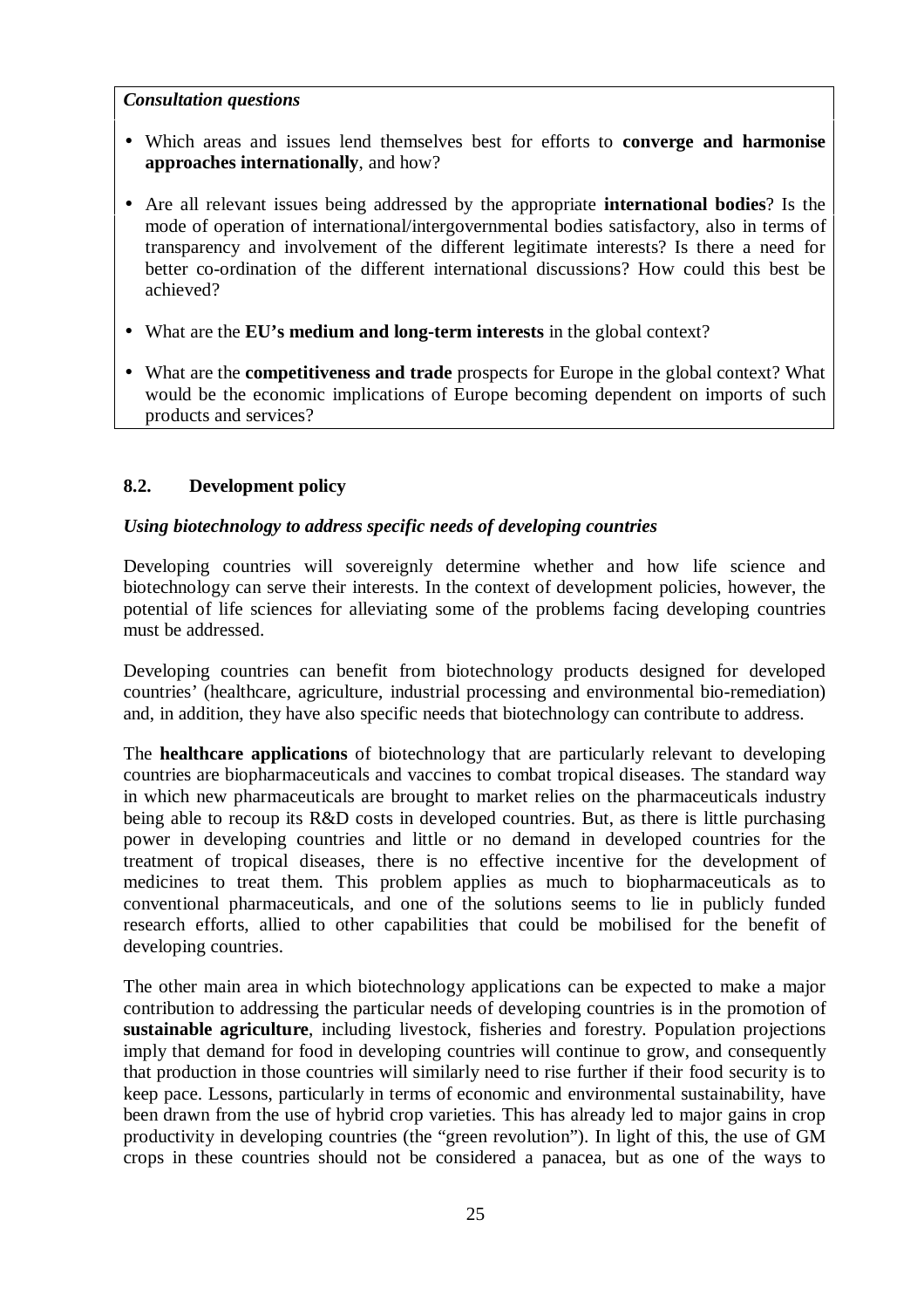sustainably improve agricultural production, provided that appropriate precautions have been taken.

Biotechnology applications in **industrial processing** (such as bio-mining) and **environmental bioremediation** may also be beneficial to many developing countries, provided that they are affordable.

### *Research efforts to address the specific needs of developing countries*

As regards the treatment of tropical diseases, biotechnology now plays a major role in pharmaceuticals. The main policy issues are already being considered as part of the broader healthcare question of developing countries' "access to medicines". One proposal is the possibility of establishing an international fund to finance research into the treatment of tropical diseases that are common in developing countries. Such medical research, at least some of which would almost certainly be biopharmaceutical, would by necessity be financed mainly by the public resources of developed countries and incorporate a strong component of research in developed countries.

Research into GM crop varieties is already under way in several developing countries: indeed, it was in China that GM farming is believed to have first begun on a commercial scale. The strongest commercial demand is still likely to be for varieties that have been designed for monoculture. Biotechnology research efforts could and should also be used to develop new GM varieties to improve yields and enable cultivation by small-scale and poor farmers without major social and environmental impacts. For example, by enhancing traits that give resistance to drought and disease, the application of biotechnology to crop science could extend the progress made in raising crop yields in developing countries. It could also reduce farmers' over-reliance on costly and environmentally damaging technology such as intensive irrigation and reduce pesticide use. However, the same technology could also lead to the depletion of fragile and marginal lands with adverse impacts on the environment. Potential applications must therefore be adequately researched and assessed, taking full account of both the environmental safety issues and the needs expressed by the populations concerned to reduce poverty and strengthen food security. Such research could be supported by the EC and Member States' co-operation programs, in particular at the international and regional level.

Although the pathways and implementation strategies are likely to differ from one country to another, developing countries will need to adapt their organisation and legislation to maximise the benefits and minimise the risks of agricultural biotechnology. New models of partnerships have to be developed through social dialogue involving the private sector, which leads in every aspect of agricultural biotechnology. Such partnerships must be based upon mutual trust and common goals in order to develop products that are adapted not only to the agro-ecology of the poorest regions but also to their social and economic systems. In this context, disclosure and sharing of test-data is an important confidence building measure.

#### *Technology transfer and capacity building*

Developing countries tend to have much smaller science bases (and few have significant centres of technological excellence) than developed countries and countries in transition. Nevertheless, with the notable exception of biopharmaceutical R&D, the cost of much biotechnology research is low enough for some R&D to be done in developing countries.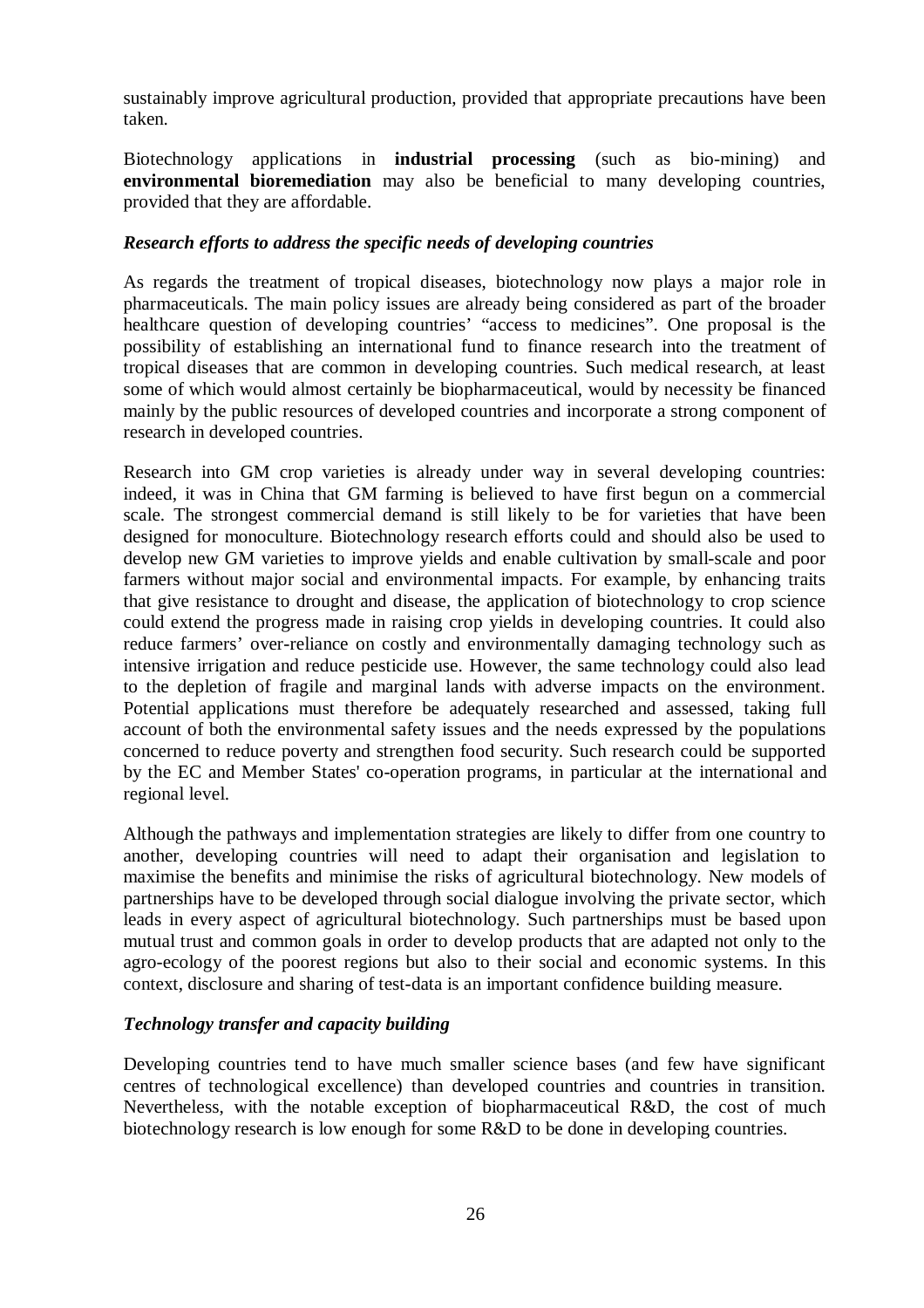A few newly emerging economies, notably India, China and Malaysia, have identified biotechnology as an area of significant economic potential and are already undertaking their own initiatives to encourage the development of biotechnology clusters. Development assistance has a key role to play in funding capacity-building at national and/or regional levels, aimed at an integrated policy encompassing both the application of biotechnology and the necessary risk assessment and risk management capacities and tools to ensure biosafety, incl. the protection of biodiversity.

Another area in which development policy should help institutional capacity building is in relation to Intellectual Property Rights (IPRs). Effective IPRs are a precondition for the development of commercial biotechnology, which has wider benefits for social and economic development. Technical assistance is likely to be effective in the establishment and strengthening of legal institutions to enforce IPRs (which are relatively weak in most developing countries) while also helping to devise workable arrangements such as licensing to enable innovators to make wider commercial use of their IPRs.

For a more equitable sharing of benefits arising from biotechnology research and development, IPRs of local communities and indigenous people in developing countries also need to be strengthened. For this, it is important that issues related to IPRs are addressed in development co-operation and international negotiations.

#### *Consultation questions*

- How, and how far, can biotechnology's potential be harnessed to address specific **needs of developing countries**: (a) treatment of (poverty-related) tropical diseases, (b) pressures on rural communities and increasing demand for food, (c) environmental problems, (d) other development needs?
- In what respect is the impact of biotechnology on **agriculture and rural development** in developing countries different from application of other modern production methods, e.g. the use of conventional high-yield varieties? Do these differences have particular implications for development policy?
- What are the prospects for **biotechnology research in developing countries**? What are the main obstacles to application of biotechnology in developing countries?
- What impact will the **Biosafety Protocol** have on the application of biotechnology in developing countries?
- How could the international **dissemination of research and testing results** be improved? Should developing countries have the right to access the results of GMO tests?
- What are the most effective and appropriate arrangements that could be promoted to secure a more **equitable sharing of the benefits** arising from the utilisation of traditional knowledge in biotechnology?

#### **9. CONCLUSIONS**

Life sciences and biotechnology are of strategic importance in Europe's quest to become a leading knowledge-based economy. Europe cannot afford to miss the opportunity that these new sciences and technologies offer.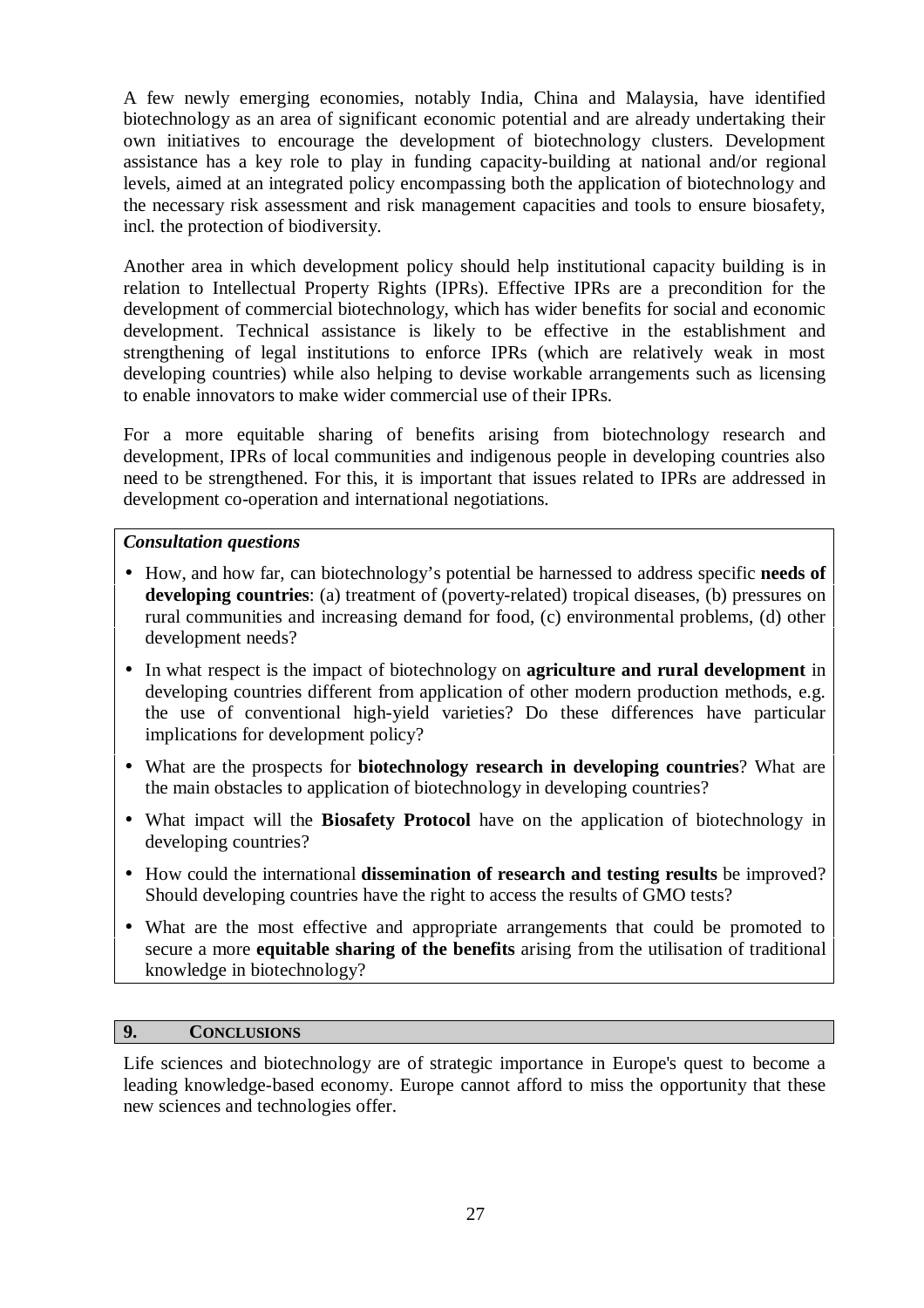Over the last decade, Europe has experienced a broad public debate on a wide range of questions related to life sciences and biotechnology, demonstrating the complexity of the issues facing modern society and the challenge of finding socially acceptable solutions in our pluralistic societies.

The key to resolve the apparent dilemmas lies with Europe's citizens. That is why the Commission now invites comments from citizens, consumers, as well as organised civil society, scientists, public authorities and economic operators to contribute to the Commission's reflections before finalising its policy paper by the end of 2001.

\* \*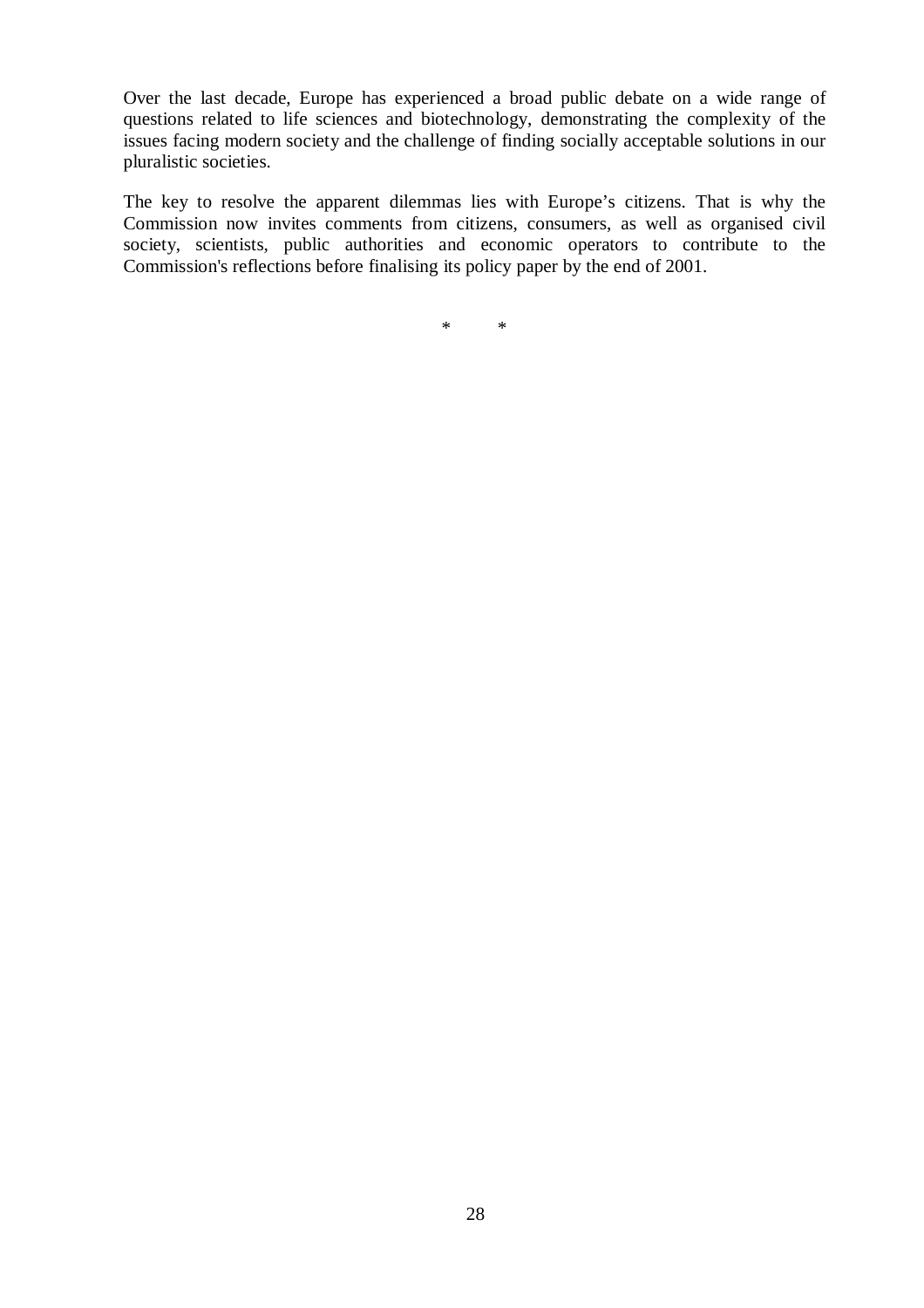### **GLOSSARY**

The following terms are commonly used in discussion of life sciences and biotechnology The explanations given are not (necessarily) legal or complete scientific definitions but intend to make the Communication easier for non-specialists to understand.

| $2nd$ generation crops | New Genetically Modified (GM) varieties of plants that may<br>have traits (such as enhanced nutritional properties) that<br>appeal directly to consumers, in contrast to 1st generation<br>GM crops that tend to benefit the producers |
|------------------------|----------------------------------------------------------------------------------------------------------------------------------------------------------------------------------------------------------------------------------------|
| Adventitious presence  | Low-level, technically-unavoidable and unintended presence<br>(for example, traces of GM products found in cargoes of<br>similar conventional products as a result of co-mingling)                                                     |
| Basic research         | many indirect commercial<br>Research that can have<br>applications but that is not necessarily commercially<br>applicable itself                                                                                                       |
| <b>Biocatalysis</b>    | The use of a biological process to begin or accelerate a<br>biochemical change                                                                                                                                                         |
| Biodesulpherisation    | Removal of sulphur (usually from coal) by biological<br>processes                                                                                                                                                                      |
| <b>Biodiesel</b>       | A variety of ester-based oxygenated fuel, usually made from<br>soybean oil or other vegetable oils or animal fats                                                                                                                      |
| Bioethanol             | Ethanol (alcohol) derived from biological material                                                                                                                                                                                     |
| <b>Bioinformatics</b>  | The use of computer-based analysis to understand complex<br>biological systems: in relation to the human genome this<br>means using computers to generate, store, manage and<br>manipulate DNA sequences                               |
| Bio-mining             | Using biological processes to extract minerals from ores                                                                                                                                                                               |
| <b>Bioprocesses</b>    | Processes that use biologically-based components or raw<br>materials                                                                                                                                                                   |
| <b>Bioremediation</b>  | The use of organisms or enzymes to consume or otherwise<br>help clean up pollutants from a contaminated site                                                                                                                           |
| Biotechnology          | application of organisms, biological systems<br>The<br>or<br>biological processes to manufacturing and service industries;<br>modern biotechnology uses recombinant DNA technology to<br>give GMOs desirable characteristics           |
| <b>BSE</b>             | Bovine Spongiform Encephalopathy ("mad cow" disease), a<br>disease affecting the central nervous system of cattle                                                                                                                      |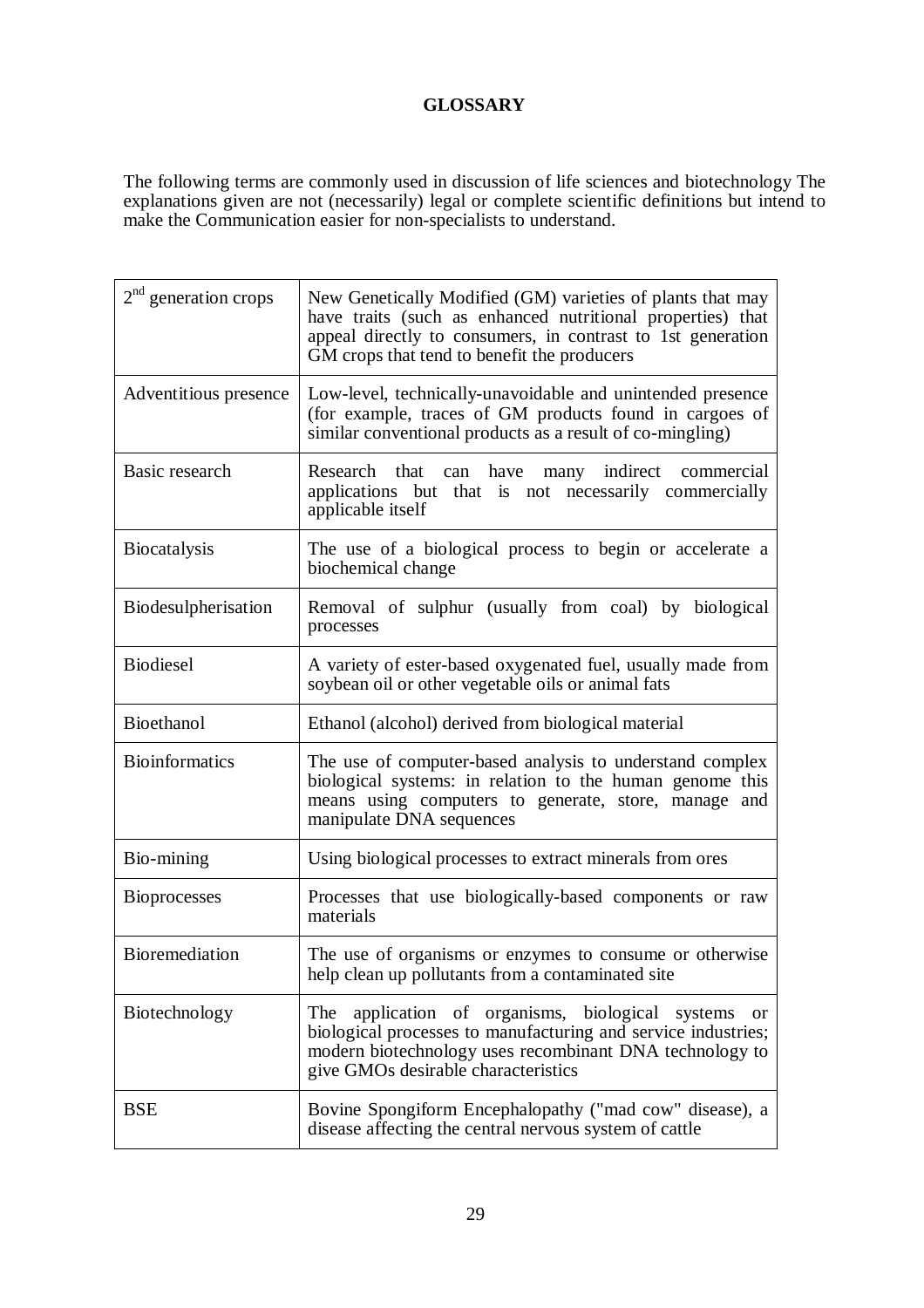| Cloning                                                     | Producing genetically identical organisms, cells or<br>biological molecules from one individual cell through<br>asexual processes that do not involve the interchange or<br>combination of genetic material                                                                      |
|-------------------------------------------------------------|----------------------------------------------------------------------------------------------------------------------------------------------------------------------------------------------------------------------------------------------------------------------------------|
| <b>Clusters</b>                                             | Distinct geographical groupings of companies (that could<br>include dedicated biotechnology firms, specialist suppliers,<br>specialist law firms, academic ventures, etc) in locations,<br>where there is good access to leading universities and other<br>research institutions |
| Co-existence                                                | The cultivation in the same environment of GMOs,<br>conventional non-GM crops, and organic non-GM crops                                                                                                                                                                          |
| Community-wide<br>authorisation system                      | System of granting consent, valid in all EC Member States,<br>for placing a product on the market                                                                                                                                                                                |
| Contained use of<br>genetically modified<br>micro-organisms | Use of GMMs in a sealed system                                                                                                                                                                                                                                                   |
| Copycat competitors                                         | Parties that compete with an innovative producer by making<br>unauthorised use of its innovation                                                                                                                                                                                 |
| Dedicated<br>biotechnology firms<br>(DBFs)                  | Firms that are exclusively or primarily involved in<br>biotechnology innovation                                                                                                                                                                                                  |
| Derived products                                            | Products produced from GMOs but no longer containing or<br>consisting of living GMOs                                                                                                                                                                                             |
| e-Europe programme                                          | An EC action plan that identified key measures on electronic<br>commerce to enter into force by the end of 2002                                                                                                                                                                  |
| Functional genomics                                         | The study of the function of individual genes in the genome                                                                                                                                                                                                                      |
| Gene                                                        | Basic unit of genetic information (consisting of DNA and<br>sometimes RNA); the basis for the transmission of the<br>characteristics of living organisms from one generation to<br>another                                                                                       |
| Gene testing                                                | Testing of a person's genetic material for abnormalities,<br>defects and deficiencies, including carrier status<br>(the<br>possibility that a health person carries particular genes that<br>may affect his/her descendants)                                                     |
| Gene therapy                                                | The insertion of genes into selected cells in the body for<br>medical reasons; addition of a functional gene or group of<br>genes to a cell to correct an hereditary disease                                                                                                     |
| Genetic engineering<br>(or "gene"<br>technology")           | The process by which a living organism's genetic make-up is<br>changed by eliminating, modifying or adding copies of<br>specific genes from other organisms through modern<br>molecular biology techniques                                                                       |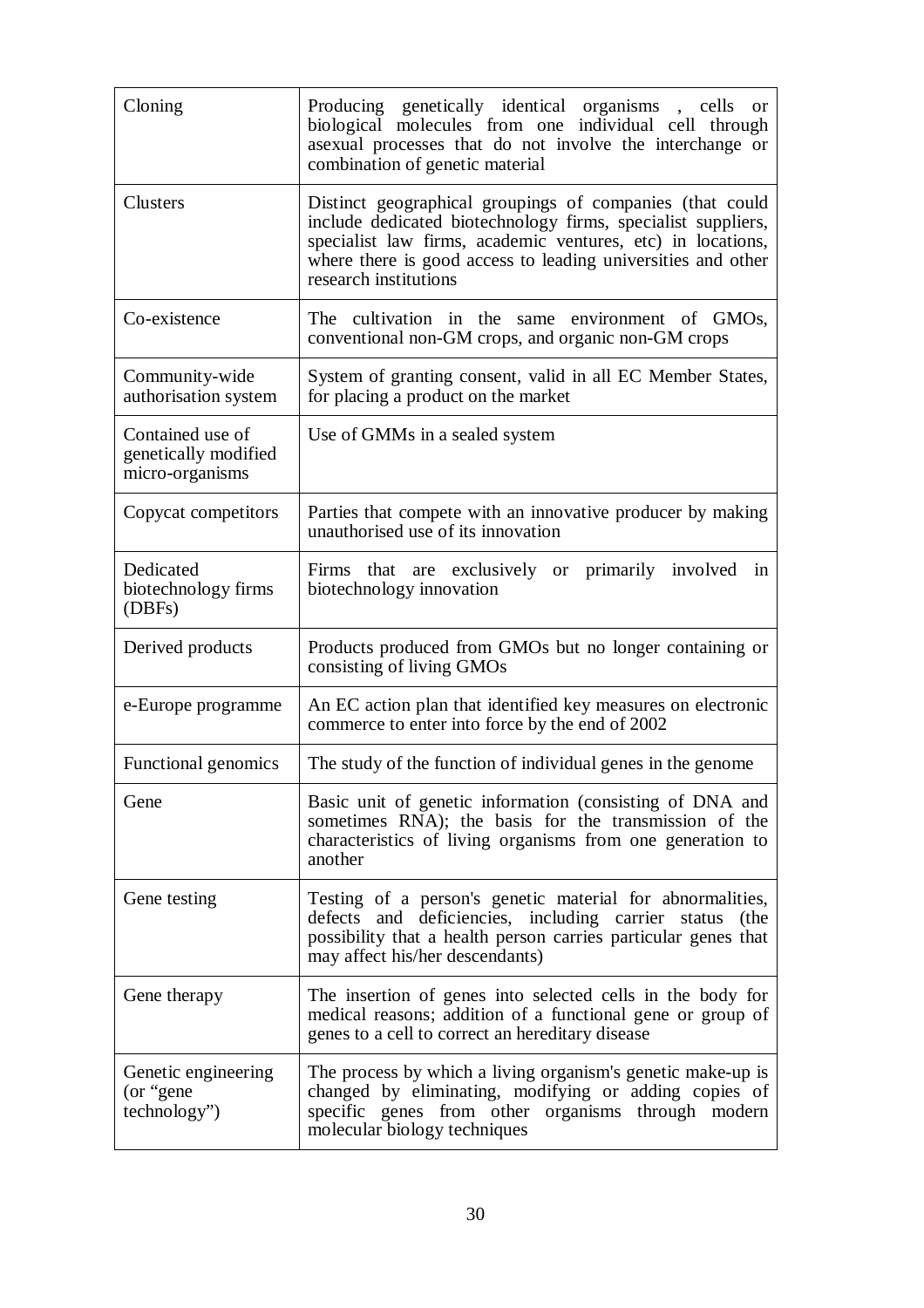| Genetic medicine                                    | application of biotechnology to treat genetically<br>The<br>hereditary diseases                                                                                                                                                                                       |
|-----------------------------------------------------|-----------------------------------------------------------------------------------------------------------------------------------------------------------------------------------------------------------------------------------------------------------------------|
| GM (genetically<br>modified)                        | A product of genetic engineering                                                                                                                                                                                                                                      |
| GM food and feed                                    | Food and feed products containing or produced from GMOs                                                                                                                                                                                                               |
| <b>GMM</b> (GM<br>Microorganism)                    | GMO consisting of a microbe (microscopic organism)                                                                                                                                                                                                                    |
| GMO (genetically<br>modified organism)              | A living organism in which the genetic material has been<br>altered by genetic engineering                                                                                                                                                                            |
| High-risk/high-cost                                 | Expensive and with a high probability of commercial failure                                                                                                                                                                                                           |
| High-risk/high-gain                                 | Potentially very profitable but with a high probability of<br>commercial failure                                                                                                                                                                                      |
| Horizontal and sector<br>based legislation          | Legislation that applies (respectively) "across the board" and<br>to specified sectors                                                                                                                                                                                |
| Hybrid crop variety                                 | The offspring of crossing of plants of different genotypes,<br>varieties and species. When deliberately done, the controlled<br>cross-breeding aims to produce plants with specific desirable<br>characteristics. The tools used were first developed in the<br>1920s |
| Industrial<br>biotechnology                         | Applications of biotechnology that are used in industry<br>(rather than food, feed or medicine)                                                                                                                                                                       |
| Knowledge base                                      | Pool of intellectual expertise                                                                                                                                                                                                                                        |
| Knowledge-based<br>economies                        | Economies whose capacity to create value is based mainly on<br>intellectual expertise                                                                                                                                                                                 |
| Lack of liquidity in<br>the risk capital<br>markets | Inadequate supply of savings to financial intermediaries that<br>are prepared to invest in high-risk/high-gain projects                                                                                                                                               |
| Metabolomics                                        | The study of the cell metabolism, i.e. the products of the<br>functioning of cells, given their genetic programme                                                                                                                                                     |
| Modified<br><b>DNA</b><br>or 1<br>protein           | Certain biological materials (DNA or protein) whose<br>characteristics have been altered by genetic engineering                                                                                                                                                       |
| Monoclonal<br>antibodies                            | Structurally identical antibodies that recognise only one kind<br>of antigen (a large molecule or small organism whose entry<br>into the body provokes an immune system response)                                                                                     |
| Neuroinformatics                                    | The study of the functioning of the brain using advanced<br>information technology                                                                                                                                                                                    |
| Orphan drugs                                        | Pharmaceutical treatments for diseases that are rare                                                                                                                                                                                                                  |